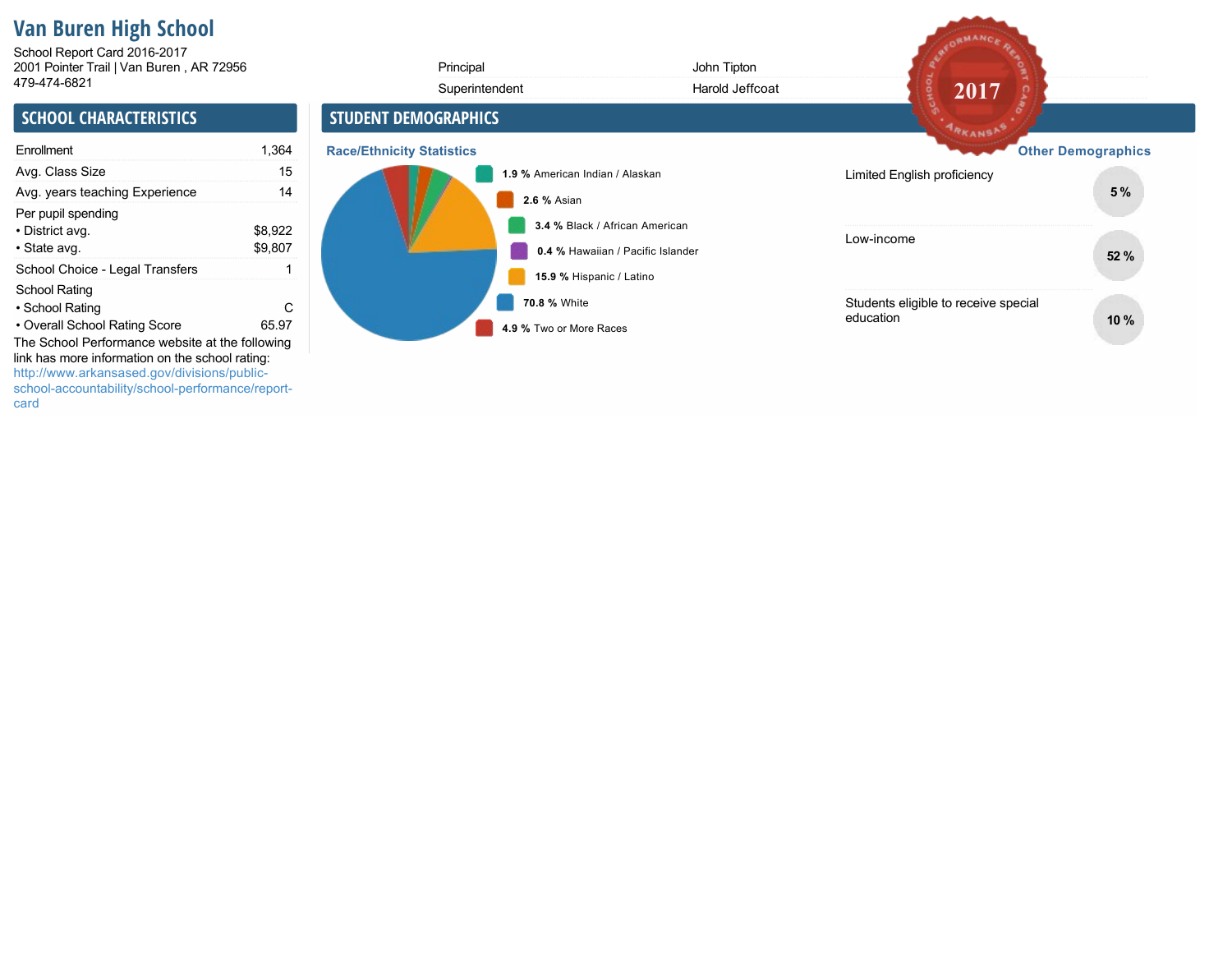|                                                                             |                          |         |                          | 2014-2015                                                                     |       |          |                    |                          |       |       | 2015-2016 |                                           |                                                 |                                       |                          |                          |       | 2016-2017                  |             |                                                 |                                       |
|-----------------------------------------------------------------------------|--------------------------|---------|--------------------------|-------------------------------------------------------------------------------|-------|----------|--------------------|--------------------------|-------|-------|-----------|-------------------------------------------|-------------------------------------------------|---------------------------------------|--------------------------|--------------------------|-------|----------------------------|-------------|-------------------------------------------------|---------------------------------------|
|                                                                             | Tested<br>2016-17        | Not Met | Partially Met Approached | Expectations Expectations Expectations Expectations Expectations Expectations | Met   | Exceeded | Met or<br>Exceeded | In Need<br>of<br>Support | Close | Ready |           | Ready<br>or<br><b>Exceeding Exceeding</b> | <b>District</b><br>Avg<br>Ready or<br>Exceeding | State<br>Avg<br>Ready or<br>Exceeding | In Need<br>of<br>Support | Close                    | Ready | <b>Exceeding Exceeding</b> | Ready<br>or | <b>District</b><br>Avg<br>Ready or<br>Exceeding | State<br>Avg<br>Ready or<br>Exceeding |
| 9th Grade Literacy                                                          |                          |         |                          |                                                                               |       |          |                    |                          |       |       |           |                                           |                                                 |                                       |                          |                          |       |                            |             |                                                 |                                       |
| All Students Percentage of<br><b>Students</b>                               | ---                      | 12.70   | 23.36                    | 30.84                                                                         | 30.16 | 2.95     | 33.11              | 24.40                    | 22.71 | 23.43 | 29.47     | 52.90                                     | 53.01                                           | 47.48                                 |                          |                          |       |                            |             | 63.88                                           |                                       |
| All Students Number of Students                                             |                          |         |                          |                                                                               |       |          |                    |                          |       |       |           |                                           |                                                 |                                       | ---                      | ---                      |       | ---                        | ---         |                                                 |                                       |
| <b>TAGG</b>                                                                 | ---                      | 19.71   | 28.83                    | 30.29                                                                         | 19.34 | 1.82     | 21.17              | 31.95                    | 25.19 | 23.68 | 19.17     | 42.86                                     | 43.07                                           | 35.34                                 | ---                      | ---                      |       | ---                        | ---         | 54.62                                           |                                       |
| African American                                                            | $---$                    | 16.67   | 33.33                    | 25.00                                                                         | 25.00 | 0.00     | 25.00              | 40.00                    | 10.00 | 40.00 | 10.00     | 50.00                                     | 50.00                                           | 25.62                                 | $\overline{\phantom{a}}$ | $---$                    | $---$ | $---$                      | $---$       | 40.00                                           | $\overline{\phantom{a}}$              |
| Hispanic                                                                    | $---$                    | 12.86   | 40.00                    | 30.00                                                                         | 15.71 | 1.43     | 17.14              | 34.21                    | 28.95 | 21.05 | 15.79     | 36.84                                     | 36.84                                           | 40.13                                 | $\overline{\phantom{a}}$ | $---$                    | $---$ | $---$                      | $---$       | 62.50                                           | ---                                   |
| Caucasian                                                                   | $\overline{\phantom{a}}$ | 11.71   | 20.89                    | 32.28                                                                         | 31.33 | 3.80     | 35.13              | 21.91                    | 20.85 | 22.97 | 34.28     | 57.24                                     | 57.24                                           | 55.43                                 | $\overline{\phantom{a}}$ | $\hspace{0.05cm} \ldots$ | $---$ | $---$                      | $---$       | 64.03                                           | ---                                   |
| <b>Economically Disadvantaged</b>                                           | $\overline{\phantom{a}}$ | 18.68   | 28.02                    | 30.74                                                                         | 20.62 | 1.95     | 22.57              | 31.44                    | 25.38 | 23.86 | 19.32     | 43.18                                     | 43.40                                           | 36.37                                 | ---                      | ---                      |       | ---                        | ---         | 56.60                                           | ---                                   |
| <b>Students with Disabilities</b>                                           | $\overline{\phantom{a}}$ | 59.62   | 26.92                    | 13.46                                                                         | 0.00  | 0.00     | 0.00               | 76.92                    | 15.38 | 7.69  | 0.00      | 7.69                                      | 7.69                                            | 4.70                                  | ---                      | ---                      |       | ---                        |             | 8.11                                            | ---                                   |
| <b>Limited English Proficient</b>                                           | $---$                    | 21.43   | 53.57                    | 21.43                                                                         | 3.57  | 0.00     | 3.57               | 50.00                    | 31.82 | 18.18 | 0.00      | 18.18                                     | 18.18                                           | 23.88                                 | ---                      | $---$                    |       | ---                        | $---$       | 51.72                                           | $---$                                 |
| Number of recently arrived LEP students not assessed in 9th                 |                          |         | <b>Grade Literacy</b>    |                                                                               |       |          | ---                |                          |       |       |           |                                           |                                                 | RV                                    |                          |                          |       |                            |             |                                                 |                                       |
| Female                                                                      | $\overline{a}$           | 6.60    | 18.40                    | 33.49                                                                         | 37.74 | 3.77     | 41.51              | 14.75                    | 20.22 | 27.32 | 37.70     | 65.03                                     | 65.03                                           | 57.89                                 | $\overline{\phantom{a}}$ | ---                      | $---$ | ---                        |             | 70.19                                           |                                       |
| Male                                                                        | $---$                    | 18.34   | 27.95                    | 28.38                                                                         | 23.14 | 2.18     | 25.33              | 32.03                    | 24.68 | 20.35 | 22.94     | 43.29                                     | 43.53                                           | 37.65                                 | $\overline{\phantom{a}}$ | ---                      |       | ---                        | ---         | 57.29                                           | ---                                   |
| Migrant                                                                     | ---                      | 20.00   | 40.00                    | 30.00                                                                         | 10.00 | 0.00     | 10.00              | 26.32                    | 26.32 | 21.05 | 26.32     | 47.37                                     | 47.37                                           | 21.37                                 | ---                      | ---                      |       | ---                        |             | 43.75                                           | ---                                   |
| 10th Grade Literacy                                                         |                          |         |                          |                                                                               |       |          |                    |                          |       |       |           |                                           |                                                 |                                       |                          |                          |       |                            |             |                                                 |                                       |
| All Students Percentage of<br>Students                                      | 99.76                    | 21.77   | 20.81                    | 26.08                                                                         | 26.08 | 5.26     | 31.34              | 32.55                    | 19.10 | 22.88 | 25.47     | 48.35                                     | 48.35                                           | 47.80                                 | 26.39                    | 23.00                    | 21.31 | 29.30                      | 50.61       | 50.61                                           | 52.44                                 |
| All Students Number of Students                                             |                          |         |                          |                                                                               |       |          |                    |                          |       |       |           |                                           |                                                 |                                       | 109                      | 95                       | 88    | 121                        | 209         |                                                 |                                       |
| <b>TAGG</b>                                                                 | 99.59                    | 26.41   | 22.94                    | 27.27                                                                         | 19.91 | 3.46     | 23.38              | 43.61                    | 20.68 | 19.55 | 16.17     | 35.71                                     | 35.71                                           | 34.87                                 | 37.92                    | 25.42                    | 18.75 | 17.92                      | 36.67       | 36.67                                           | 39.69                                 |
| African American                                                            | 100.00                   | 40.00   | 6.67                     | 26.67                                                                         | 20.00 | 6.67     | 26.67              | 50.00                    | 0.00  | 33.33 | 16.67     | 50.00                                     | 50.00                                           | 25.31                                 | 38.46                    | 30.77                    | 15.38 | 15.38                      | 30.77       | 30.77                                           | 30.24                                 |
| Hispanic                                                                    | 100.00                   | 18.97   | 18.97                    | 29.31                                                                         | 29.31 | 3.45     | 32.76              | 54.93                    | 23.94 | 11.27 | 9.86      | 21.13                                     | 21.13                                           | 37.23                                 | 38.89                    | 25.00                    | 18.06 | 18.06                      | 36.11       | 36.11                                           | 43.30                                 |
| Caucasian                                                                   | 99.65                    | 20.52   | 22.48                    | 25.41                                                                         | 26.06 | 5.54     | 31.60              | 27.09                    | 18.73 | 25.08 | 29.10     | 54.18                                     | 54.18                                           | 56.46                                 | 23.67                    | 20.85                    | 22.61 | 32.86                      | 55.48       | 55.48                                           | 60.73                                 |
| <b>Economically Disadvantaged</b>                                           | 99.57                    | 25.45   | 23.21                    | 27.68                                                                         | 20.09 | 3.57     | 23.66              | 41.50                    | 20.95 | 20.55 | 17.00     | 37.55                                     | 37.55                                           | 35.92                                 | 37.23                    | 25.11                    | 19.48 | 18.18                      | 37.66       | 37.66                                           | 40.88                                 |
| <b>Students with Disabilities</b>                                           | 100.00                   | 69.70   | 6.06                     | 15.15                                                                         | 3.03  | 6.06     | 9.09               | 75.00                    | 12.50 | 8.33  | 4.17      | 12.50                                     | 12.50                                           | 13.25                                 | 75.00                    | 13.89                    | 2.78  | 8.33                       | 11.11       | 11.11                                           | 14.03                                 |
| <b>Limited English Proficient</b>                                           | 100.00                   | 33.33   | 46.67                    | 6.67                                                                          | 13.33 | 0.00     | 13.33              | 82.76                    | 10.34 | 6.90  | 0.00      | 6.90                                      | 6.90                                            | 15.73                                 | 60.00                    | 24.00                    | 12.00 | 4.00                       | 16.00       | 16.00                                           | 21.44                                 |
| Number of recently arrived LEP students not assessed in 10th Grade Literacy |                          |         |                          |                                                                               |       |          | $\overline{a}$     |                          |       |       |           |                                           |                                                 | ---                                   |                          |                          |       |                            |             |                                                 | <b>RV</b>                             |
| Female                                                                      | 100.00                   | 14.42   | 16.28                    | 30.23                                                                         | 32.56 | 6.51     | 39.07              | 22.93                    | 19.02 | 28.29 | 29.76     | 58.05                                     | 58.05                                           | 56.64                                 | 16.40                    | 23.81                    | 23.81 | 35.98                      | 59.79       | 59.79                                           | 60.79                                 |
| Male                                                                        | 99.56                    | 29.56   | 25.62                    | 21.67                                                                         | 19.21 | 3.94     | 23.15              | 41.55                    | 19.18 | 17.81 | 21.46     | 39.27                                     | 39.27                                           | 39.21                                 | 34.82                    | 22.32                    | 19.20 | 23.66                      | 42.86       | 42.86                                           | 44.50                                 |
| Migrant                                                                     | 100.00                   | 9.09    | 45.45                    | 27.27                                                                         | 9.09  | 9.09     | 18.18              | 72.73                    | 9.09  | 18.18 | 0.00      | 18.18                                     | 18.18                                           | 29.50                                 | 45.00                    | 20.00                    | 15.00 | 20.00                      | 35.00       | 35.00                                           | 24.52                                 |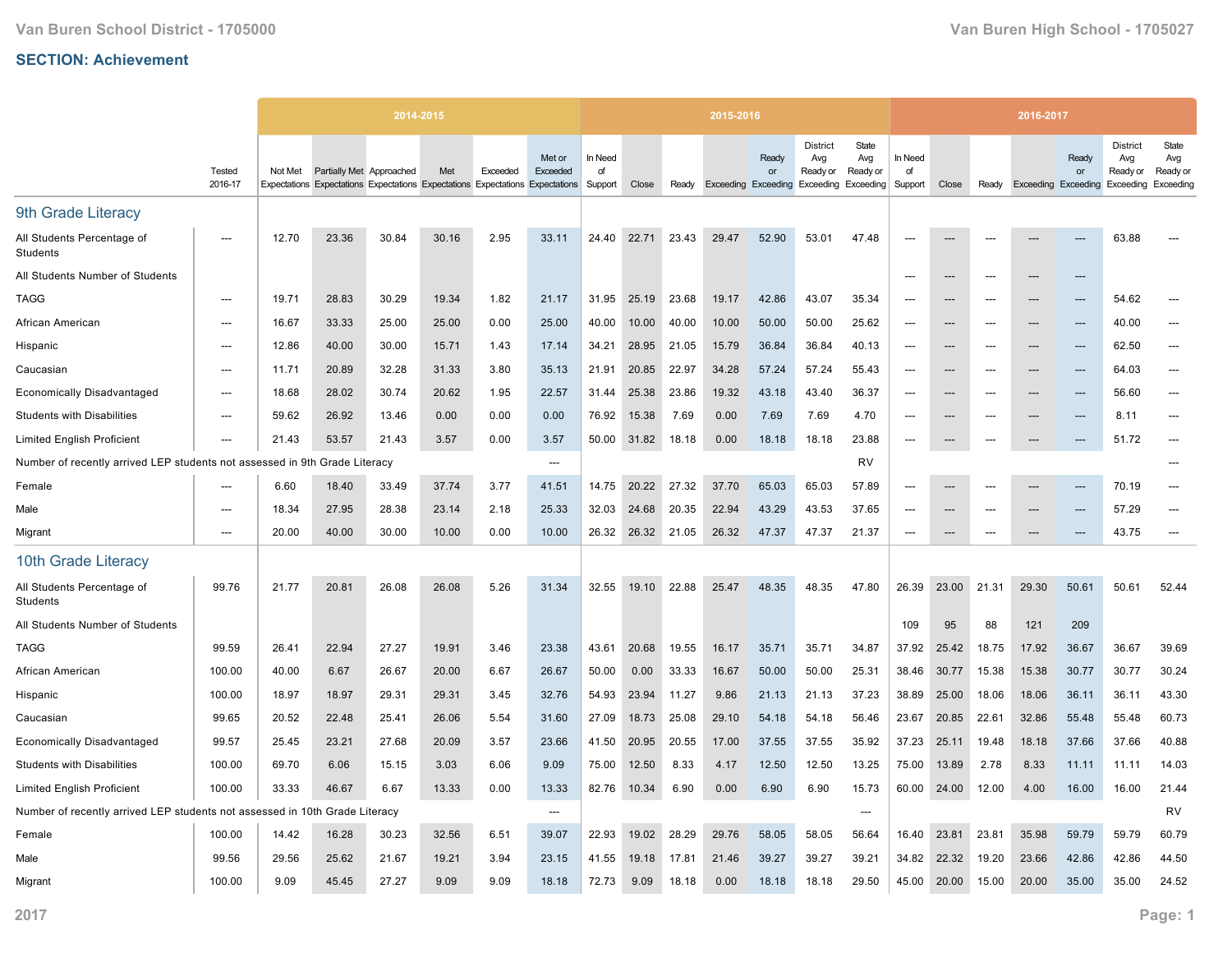|                                               |                   |                |                          | 2014-2015                                                                     |       |                          |                    |                          |       |       | 2015-2016                  |             |                                    |                                                        |                          |       |                          | 2016-2017                  |                          |                                                           |                          |
|-----------------------------------------------|-------------------|----------------|--------------------------|-------------------------------------------------------------------------------|-------|--------------------------|--------------------|--------------------------|-------|-------|----------------------------|-------------|------------------------------------|--------------------------------------------------------|--------------------------|-------|--------------------------|----------------------------|--------------------------|-----------------------------------------------------------|--------------------------|
|                                               | Tested<br>2016-17 | Not Met        | Partially Met Approached | Expectations Expectations Expectations Expectations Expectations Expectations | Met   | Exceeded                 | Met or<br>Exceeded | In Need<br>of<br>Support | Close | Ready | <b>Exceeding Exceeding</b> | Ready<br>or | <b>District</b><br>Avg<br>Ready or | State<br>Avg<br>Ready or<br><b>Exceeding Exceeding</b> | In Need<br>of<br>Support | Close | Ready                    | <b>Exceeding Exceeding</b> | Ready<br>or              | <b>District</b><br>Avg<br>Ready or<br>Exceeding Exceeding | State<br>Avg<br>Ready or |
| 9th Grade Mathematics                         |                   |                |                          |                                                                               |       |                          |                    |                          |       |       |                            |             |                                    |                                                        |                          |       |                          |                            |                          |                                                           |                          |
| All Students Percentage of<br><b>Students</b> | ---               |                |                          |                                                                               |       |                          |                    | 35.18                    | 27.71 | 24.10 | 13.01                      | 37.11       | 37.26                              | 28.39                                                  | $\overline{\phantom{a}}$ |       |                          |                            |                          | 38.42                                                     |                          |
| All Students Number of Students               |                   |                |                          |                                                                               |       |                          |                    |                          |       |       |                            |             |                                    |                                                        | $\overline{\phantom{a}}$ | ---   | ---                      | $---$                      | ---                      |                                                           |                          |
| <b>TAGG</b>                                   | ---               | ---            | ---                      | $---$                                                                         | ---   | $---$                    | ---                | 45.32                    | 29.96 | 17.23 | 7.49                       | 24.72       | 25.00                              | 17.75                                                  | $\overline{\phantom{a}}$ | ---   | $---$                    | $---$                      | $\overline{\phantom{a}}$ | 28.51                                                     | $---$                    |
| African American                              |                   |                | ---                      |                                                                               | ---   |                          | ---                | 40.00                    | 50.00 | 10.00 | 0.00                       | 10.00       | 10.00                              | 9.63                                                   | ---                      | ---   |                          | ---                        | ---                      | 40.00                                                     | ---                      |
| Hispanic                                      | $---$             | ---            | ---                      | ---                                                                           | ---   | $---$                    | ---                | 48.72                    | 26.92 | 17.95 | 6.41                       | 24.36       | 24.36                              | 20.37                                                  | ---                      | ---   | $---$                    | $---$                      | ---                      | 30.56                                                     | $\hspace{0.05cm} \ldots$ |
| Caucasian                                     | $---$             | ---            | ---                      | $---$                                                                         | ---   | $---$                    | ---                | 32.27                    | 27.30 | 26.95 | 13.48                      | 40.43       | 40.43                              | 35.27                                                  | ---                      | ---   | $---$                    | $---$                      | ---                      | 38.63                                                     | ---                      |
| <b>Economically Disadvantaged</b>             | ---               |                | ---                      | ---                                                                           | ---   |                          | ---                | 44.91                    | 30.19 | 17.36 | 7.55                       | 24.91       | 25.19                              | 18.27                                                  | ---                      | ---   |                          | ---                        | ---                      | 29.36                                                     | ---                      |
| <b>Students with Disabilities</b>             | ---               | ---            | ---                      | $---$                                                                         | ---   | $---$                    | ---                | 80.77                    | 19.23 | 0.00  | 0.00                       | 0.00        | 0.00                               | 2.42                                                   | $\overline{\phantom{a}}$ | ---   | $---$                    | $---$                      | ---                      | 2.70                                                      | $\hspace{0.05cm} \ldots$ |
| <b>Limited English Proficient</b>             | $---$             | ---            | ---                      | ---                                                                           | ---   | $---$                    | ---                | 65.22                    | 30.43 | 4.35  | 0.00                       | 4.35        | 4.35                               | 11.91                                                  | $\overline{\phantom{a}}$ | ---   | ---                      | ---                        | ---                      | 20.69                                                     | ---                      |
| Female                                        | ---               | ---            | ---                      | ---                                                                           | ---   | ---                      | ---                | 34.24                    | 29.89 | 26.63 | 9.24                       | 35.87       | 35.87                              | 29.12                                                  | ---                      | ---   |                          | ---                        | ---                      | 40.87                                                     | $\overline{a}$           |
| Male                                          | ---               | ---            | ---                      | $\overline{\phantom{a}}$                                                      | ---   | ---                      | ---                | 35.93                    | 25.97 | 22.08 | 16.02                      | 38.10       | 38.36                              | 27.69                                                  | $\overline{\phantom{a}}$ | ---   | $\overline{\phantom{a}}$ | $---$                      | ---                      | 35.86                                                     | $\overline{\phantom{a}}$ |
| Migrant                                       | ---               | ---            | ---                      | ---                                                                           | ---   |                          | ---                | 40.00                    | 30.00 | 20.00 | 10.00                      | 30.00       | 30.00                              | 14.57                                                  | ---                      | ---   | $---$                    | $---$                      | ---                      | 18.75                                                     | $\overline{\phantom{a}}$ |
| 10th Grade Mathematics                        |                   |                |                          |                                                                               |       |                          |                    |                          |       |       |                            |             |                                    |                                                        |                          |       |                          |                            |                          |                                                           |                          |
| All Students Percentage of<br>Students        | 99.76             | ---            | ---                      | $---$                                                                         | ---   |                          | ---                | 54.78                    | 24.40 | 15.07 | 5.74                       | 20.81       | 20.81                              | 21.62                                                  | 49.64                    | 24.70 | 16.22                    | 9.44                       | 25.67                    | 25.67                                                     | 26.20                    |
| All Students Number of Students               |                   |                |                          |                                                                               |       |                          |                    |                          |       |       |                            |             |                                    |                                                        | 205                      | 102   | 67                       | 39                         | 106                      |                                                           |                          |
| <b>TAGG</b>                                   | 99.59             | $\overline{a}$ | ---                      | ---                                                                           |       |                          | ---                | 65.77                    | 20.77 | 10.00 | 3.46                       | 13.46       | 13.46                              | 12.16                                                  | 59.17                    | 24.17 | 11.25                    | 5.42                       | 16.67                    | 16.67                                                     | 16.42                    |
| African American                              | 100.00            | ---            | ---                      | ---                                                                           | ---   | $---$                    | ---                | 83.33                    | 0.00  | 0.00  | 16.67                      | 16.67       | 16.67                              | 6.09                                                   | 92.31                    | 7.69  | 0.00                     | 0.00                       | 0.00                     | 0.00                                                      | 8.84                     |
| Hispanic                                      | 100.00            | $\overline{a}$ | $---$                    | ---                                                                           | ---   | $---$                    | ---                | 75.36                    | 15.94 | 7.25  | 1.45                       | 8.70        | 8.70                               | 14.51                                                  | 59.72                    | 20.83 | 13.89                    | 5.56                       | 19.44                    | 19.44                                                     | 18.53                    |
| Caucasian                                     | 99.65             | ---            | ---                      | ---                                                                           | ---   | $\overline{\phantom{a}}$ | ---                | 49.83                    | 26.44 | 17.63 | 6.10                       | 23.73       | 23.73                              | 27.25                                                  | 46.29                    | 26.15 | 18.02                    | 9.54                       | 27.56                    | 27.56                                                     | 32.43                    |
| <b>Economically Disadvantaged</b>             | 99.57             | ---            | ---                      | ---                                                                           | ---   | $---$                    | ---                | 64.37                    | 21.46 | 10.53 | 3.64                       | 14.17       | 14.17                              | 12.48                                                  | 58.87                    | 25.11 | 11.26                    | 4.76                       | 16.02                    | 16.02                                                     | 16.80                    |
| <b>Students with Disabilities</b>             | 100.00            | ---            | $---$                    | $---$                                                                         | $---$ | $---$                    | $---$              | 88.10                    | 7.14  | 0.00  | 4.76                       | 4.76        | 4.76                               | 3.47                                                   | 86.11                    | 0.00  | 2.78                     | 11.11                      | 13.89                    | 13.89                                                     | 10.18                    |
| <b>Limited English Proficient</b>             | 100.00            | ---            | ---                      | ---                                                                           | ---   | ---                      | ---                | 89.66                    | 10.34 | 0.00  | 0.00                       | 0.00        | 0.00                               | 5.13                                                   | 80.00                    | 20.00 | 0.00                     | 0.00                       | 0.00                     | 0.00                                                      | 6.97                     |
| Female                                        | 100.00            | ---            | ---                      | ---                                                                           | ---   | ---                      | ---                | 53.92                    | 25.98 | 15.69 | 4.41                       | 20.10       | 20.10                              | 21.30                                                  | 49.21                    | 29.10 | 12.70                    | 8.99                       | 21.69                    | 21.69                                                     | 25.79                    |
| Male                                          | 99.56             | ---            | ---                      | ---                                                                           | ---   | $---$                    | ---                | 55.61                    | 22.90 | 14.49 | 7.01                       | 21.50       | 21.50                              | 21.94                                                  | 50.00                    | 20.98 | 19.20                    | 9.82                       | 29.02                    | 29.02                                                     | 26.59                    |
| Migrant                                       | 100.00            | ---            |                          |                                                                               |       |                          | ---                | 80.00                    | 20.00 | 0.00  | 0.00                       | 0.00        | 0.00                               | 7.80                                                   | 60.00                    | 25.00 | 10.00                    | 5.00                       | 15.00                    | 15.00                                                     | 11.11                    |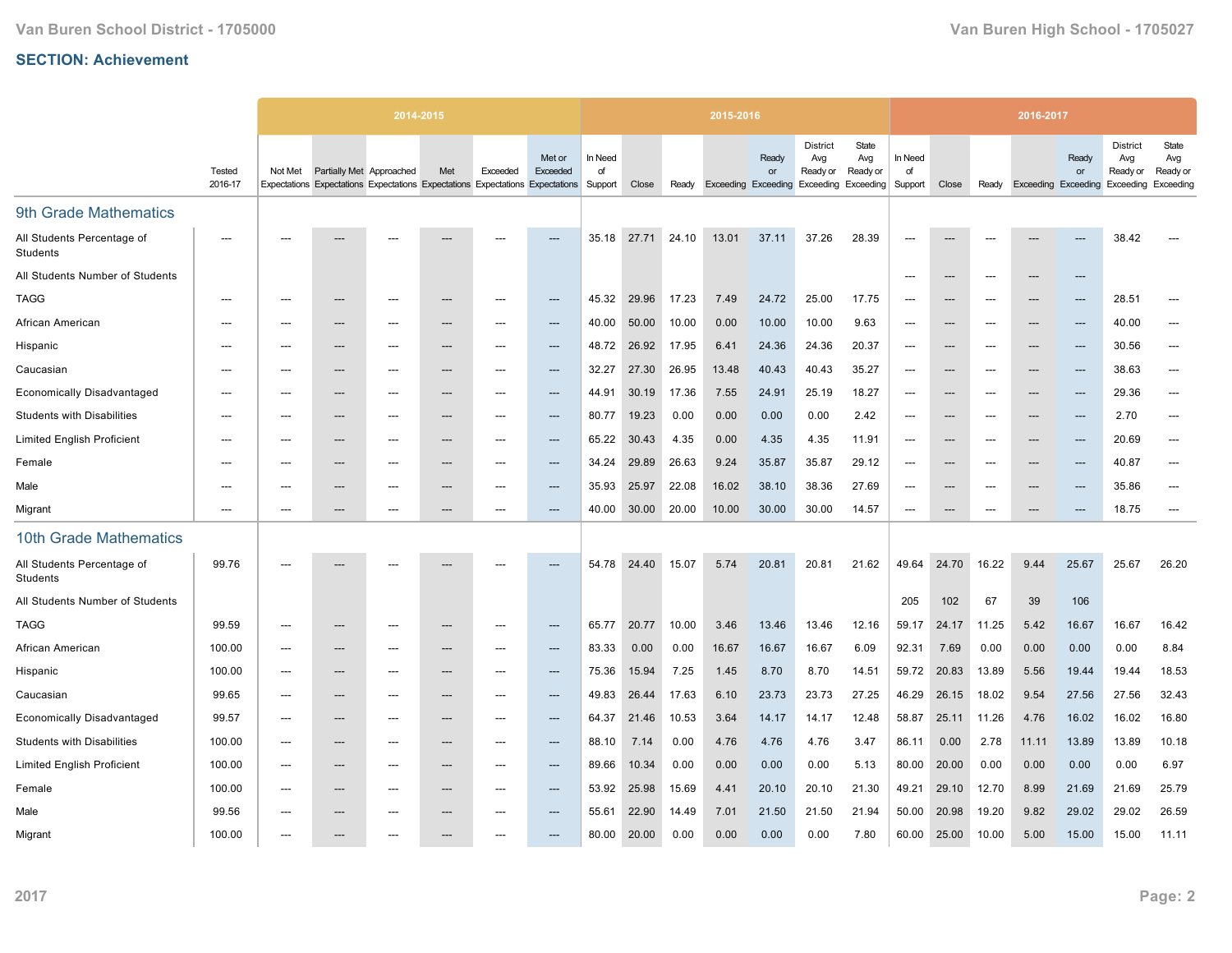|                                               |                                   |           |                          | 2014-2015                                                                     |           |           |                    |                                     |                          |                                          | 2015-2016 |                                   |                                                                                     |                                     |                          |                                   |                          | 2016-2017                 |                          |                                                 |                                       |
|-----------------------------------------------|-----------------------------------|-----------|--------------------------|-------------------------------------------------------------------------------|-----------|-----------|--------------------|-------------------------------------|--------------------------|------------------------------------------|-----------|-----------------------------------|-------------------------------------------------------------------------------------|-------------------------------------|--------------------------|-----------------------------------|--------------------------|---------------------------|--------------------------|-------------------------------------------------|---------------------------------------|
|                                               | Tested<br>2016-17                 | Not Met   | Partially Met Approached | Expectations Expectations Expectations Expectations Expectations Expectations | Met       | Exceeded  | Met or<br>Exceeded | In Need<br>of<br>Support            | Close                    |                                          |           | Ready<br>or                       | <b>District</b><br>Avg<br>Ready or<br>Ready Exceeding Exceeding Exceeding Exceeding | State<br>Avg<br>Ready or            | In Need<br>of<br>Support | Close                             |                          | Ready Exceeding Exceeding | Ready<br>or              | <b>District</b><br>Avg<br>Ready or<br>Exceeding | State<br>Avg<br>Ready or<br>Exceeding |
| <b>EOC Algebra I</b>                          |                                   |           |                          |                                                                               |           |           |                    |                                     |                          |                                          |           |                                   |                                                                                     |                                     |                          |                                   |                          |                           |                          |                                                 |                                       |
| All Students Percentage of<br>Students        | ---                               | 14.63     | 40.77                    | 36.59                                                                         | 8.01      | 0.00      | 8.01               | $---$                               | $\overline{\phantom{a}}$ | ---                                      | ---       | ---                               | $---$                                                                               | ---                                 | $---$                    | $---$                             | $---$                    | ---                       |                          | ---                                             | ---                                   |
| <b>TAGG</b>                                   | $\hspace{0.05cm} \dashrightarrow$ | 18.43     | 42.86                    | 31.80                                                                         | 6.91      | 0.00      | 6.91               | $\hspace{0.05cm} \ldots$            | $\hspace{0.05cm} \cdots$ | $\hspace{0.05cm} \cdots$                 | ---       | $\hspace{0.05cm} \dashrightarrow$ | $---$                                                                               | $\hspace{0.05cm} \ldots$            | $---$                    | ---                               | ---                      | $---$                     | ---                      | $---$                                           | $---$                                 |
| African American                              | $\hspace{0.05cm} \dashrightarrow$ | <b>RV</b> | <b>RV</b>                | RV                                                                            | <b>RV</b> | <b>RV</b> | <b>RV</b>          | $\hspace{0.05cm}---\hspace{0.05cm}$ | $---$                    | $\hspace{0.05cm} \dashrightarrow$        | ---       | ---                               | $---$                                                                               | ---                                 | $---$                    | ---                               | $---$                    | ---                       | ---                      | $---$                                           | $---$                                 |
| Hispanic                                      | $\hspace{0.05cm} \dashrightarrow$ | 15.00     | 41.67                    | 38.33                                                                         | 5.00      | 0.00      | 5.00               | $\hspace{0.05cm}---\hspace{0.05cm}$ | $\hspace{0.05cm} \ldots$ | $\hspace{0.05cm} \dashrightarrow$        | ---       | $\hspace{0.05cm} \ldots$          | $---$                                                                               | $\hspace{0.05cm}---\hspace{0.05cm}$ | $---$                    | ---                               | $---$                    | $---$                     | ---                      | $\overline{\phantom{a}}$                        | $---$                                 |
| Caucasian                                     | ---                               | 13.47     | 40.41                    | 36.79                                                                         | 9.33      | 0.00      | 9.33               | $\hspace{0.05cm}---\hspace{0.05cm}$ | ---                      | $\hspace{0.05cm} \dashrightarrow$        | ---       | $\qquad \qquad \cdots$            | $\overline{\phantom{a}}$                                                            | ---                                 | $\overline{\phantom{a}}$ | ---                               | $---$                    | ---                       | ---                      | $\overline{\phantom{a}}$                        | $---$                                 |
| <b>Economically Disadvantaged</b>             | ---                               | 18.50     | 41.00                    | 33.50                                                                         | 7.00      | 0.00      | 7.00               | $\hspace{0.05cm}---\hspace{0.05cm}$ | ---                      | $\hspace{0.05cm} \dashrightarrow$        | ---       | ---                               | ---                                                                                 | ---                                 | $\overline{\phantom{a}}$ | ---                               | $\overline{\phantom{a}}$ | ---                       |                          | ---                                             |                                       |
| <b>Students with Disabilities</b>             | ---                               | 40.00     | 50.00                    | 8.00                                                                          | 2.00      | 0.00      | 2.00               | ---                                 | $\hspace{0.05cm} \cdots$ | $\hspace{0.05cm} \dashrightarrow$        | ---       | ---                               | ---                                                                                 | ---                                 | $\overline{\phantom{a}}$ | ---                               | $\overline{\phantom{a}}$ | ---                       |                          | $\overline{\phantom{a}}$                        |                                       |
| <b>Limited English Proficient</b>             | ---                               | 10.71     | 53.57                    | 35.71                                                                         | 0.00      | 0.00      | 0.00               | $\hspace{0.05cm}---\hspace{0.05cm}$ | ---                      | ---                                      |           | ---                               |                                                                                     | ---                                 | $\overline{\phantom{a}}$ | ---                               | ---                      | ---                       |                          | ---                                             |                                       |
| Female                                        | ---                               | 10.94     | 39.06                    | 41.41                                                                         | 8.59      | 0.00      | 8.59               | $\hspace{0.05cm}---\hspace{0.05cm}$ | $\hspace{0.05cm} \ldots$ | $\hspace{0.05cm} \dashrightarrow$        | ---       | ---                               | $\overline{\phantom{a}}$                                                            | ---                                 | $\overline{\phantom{a}}$ | $\hspace{0.05cm} \ldots$          | ---                      | ---                       | ---                      | $\overline{\phantom{a}}$                        | ---                                   |
| Male                                          | ---                               | 17.61     | 42.14                    | 32.70                                                                         | 7.55      | 0.00      | 7.55               | ---                                 | $\hspace{0.05cm} \cdots$ | $\hspace{0.05cm} \cdots$                 |           | ---                               | ---                                                                                 | ---                                 | $\overline{\phantom{a}}$ | ---                               | $\overline{\phantom{a}}$ | ---                       |                          | ---                                             | ---                                   |
| Migrant                                       | $---$                             | <b>RV</b> | <b>RV</b>                | <b>RV</b>                                                                     | <b>RV</b> | <b>RV</b> | <b>RV</b>          | $\overline{\phantom{a}}$            | $\hspace{0.05cm} \cdots$ | $\hspace{0.05cm} \ldots \hspace{0.05cm}$ | ---       | ---                               | ---                                                                                 | ---                                 | $\overline{\phantom{a}}$ | ---                               | ---                      | ---                       | ---                      | $\overline{\phantom{a}}$                        | ---                                   |
| <b>EOC Geometry</b>                           |                                   |           |                          |                                                                               |           |           |                    |                                     |                          |                                          |           |                                   |                                                                                     |                                     |                          |                                   |                          |                           |                          |                                                 |                                       |
| All Students Percentage of<br><b>Students</b> | ---                               | 8.83      | 37.95                    | 36.04                                                                         | 16.23     | 0.95      | 17.18              | $\overline{\phantom{a}}$            | ---                      |                                          |           | ---                               |                                                                                     | ---                                 | $\overline{\phantom{a}}$ | ---                               |                          |                           |                          |                                                 |                                       |
| <b>TAGG</b>                                   | ---                               | 11.76     | 45.25                    | 31.22                                                                         | 10.86     | 0.90      | 11.76              | ---                                 | ---                      | ---                                      |           | ---                               |                                                                                     | ---                                 | $\overline{\phantom{a}}$ | ---                               | $\overline{\phantom{a}}$ |                           |                          | ---                                             |                                       |
| African American                              | ---                               | 6.67      | 73.33                    | 6.67                                                                          | 13.33     | 0.00      | 13.33              | ---                                 | ---                      | ---                                      |           | ---                               |                                                                                     | ---                                 | $\overline{\phantom{a}}$ | ---                               |                          | ---                       |                          | ---                                             |                                       |
| Hispanic                                      | ---                               | 23.53     | 43.14                    | 25.49                                                                         | 7.84      | 0.00      | 7.84               | ---                                 | $\overline{\phantom{a}}$ | ---                                      |           | ---                               | ---                                                                                 | ---                                 | $\overline{\phantom{a}}$ | ---                               | $\overline{\phantom{a}}$ | ---                       | ---                      | $---$                                           | $---$                                 |
| Caucasian                                     | ---                               | 7.03      | 36.42                    | 38.02                                                                         | 17.25     | 1.28      | 18.53              | ---                                 | $\hspace{0.05cm} \cdots$ | $\hspace{0.05cm} \cdots$                 | ---       | ---                               | $---$                                                                               | ---                                 | $\overline{\phantom{a}}$ | ---                               | ---                      | $\overline{\phantom{a}}$  | ---                      | ---                                             | $---$                                 |
| <b>Economically Disadvantaged</b>             | $---$                             | 11.47     | 44.95                    | 31.65                                                                         | 11.01     | 0.92      | 11.93              | $\overline{\phantom{a}}$            | $---$                    | $---$                                    | $---$     | $---$                             | $---$                                                                               | $---$                               | ---                      | $\hspace{0.05cm} \ldots$          | $---$                    | $---$                     | $---$                    | $---$                                           | $---$                                 |
| <b>Students with Disabilities</b>             | $---$                             | 7.69      | 69.23                    | 7.69                                                                          | 0.00      | 15.38     | 15.38              | ---                                 | $---$                    | $---$                                    | ---       | $---$                             | $---$                                                                               | $---$                               | $---$                    | $\hspace{0.05cm} \ldots$          | $---$                    | $---$                     | $---$                    | $---$                                           | $---$                                 |
| <b>Limited English Proficient</b>             | $\hspace{0.05cm} \ldots$          | 23.53     | 64.71                    | 11.76                                                                         | 0.00      | 0.00      | 0.00               | ---                                 | $---$                    | $\hspace{0.05cm} \ldots$                 | ---       | $\hspace{0.05cm} \ldots$          | $---$                                                                               | $\hspace{0.05cm} \ldots$            | $---$                    | $\hspace{0.05cm} \dashrightarrow$ | $---$                    | $---$                     | $\overline{\phantom{a}}$ | $---$                                           | $---$                                 |
| Female                                        | $---$                             | 8.26      | 36.70                    | 38.99                                                                         | 15.14     | 0.92      | 16.06              | ---                                 | $\hspace{0.05cm} \ldots$ | $---$                                    | ---       | $---$                             | $---$                                                                               | $\hspace{0.05cm} \ldots$            | $---$                    | $\hspace{0.05cm} \ldots$          | $---$                    | $\overline{\phantom{a}}$  | $\overline{\phantom{a}}$ | $---$                                           | $---$                                 |
| Male                                          | $---$                             | 9.45      | 39.30                    | 32.84                                                                         | 17.41     | 1.00      | 18.41              | $---$                               | $---$                    | $---$                                    | ---       | $---$                             | $---$                                                                               | $---$                               | $---$                    | $---$                             | $---$                    | $\overline{\phantom{a}}$  | ---                      | $---$                                           | $---$                                 |
| Migrant                                       | $---$                             | <b>RV</b> | <b>RV</b>                | <b>RV</b>                                                                     | <b>RV</b> | <b>RV</b> | <b>RV</b>          | $---$                               | $\hspace{0.05cm} \ldots$ | ---                                      | ---       | ---                               | ---                                                                                 | $---$                               | $---$                    | $\hspace{0.05cm} \ldots$          | ---                      | ---                       |                          | ---                                             | ---                                   |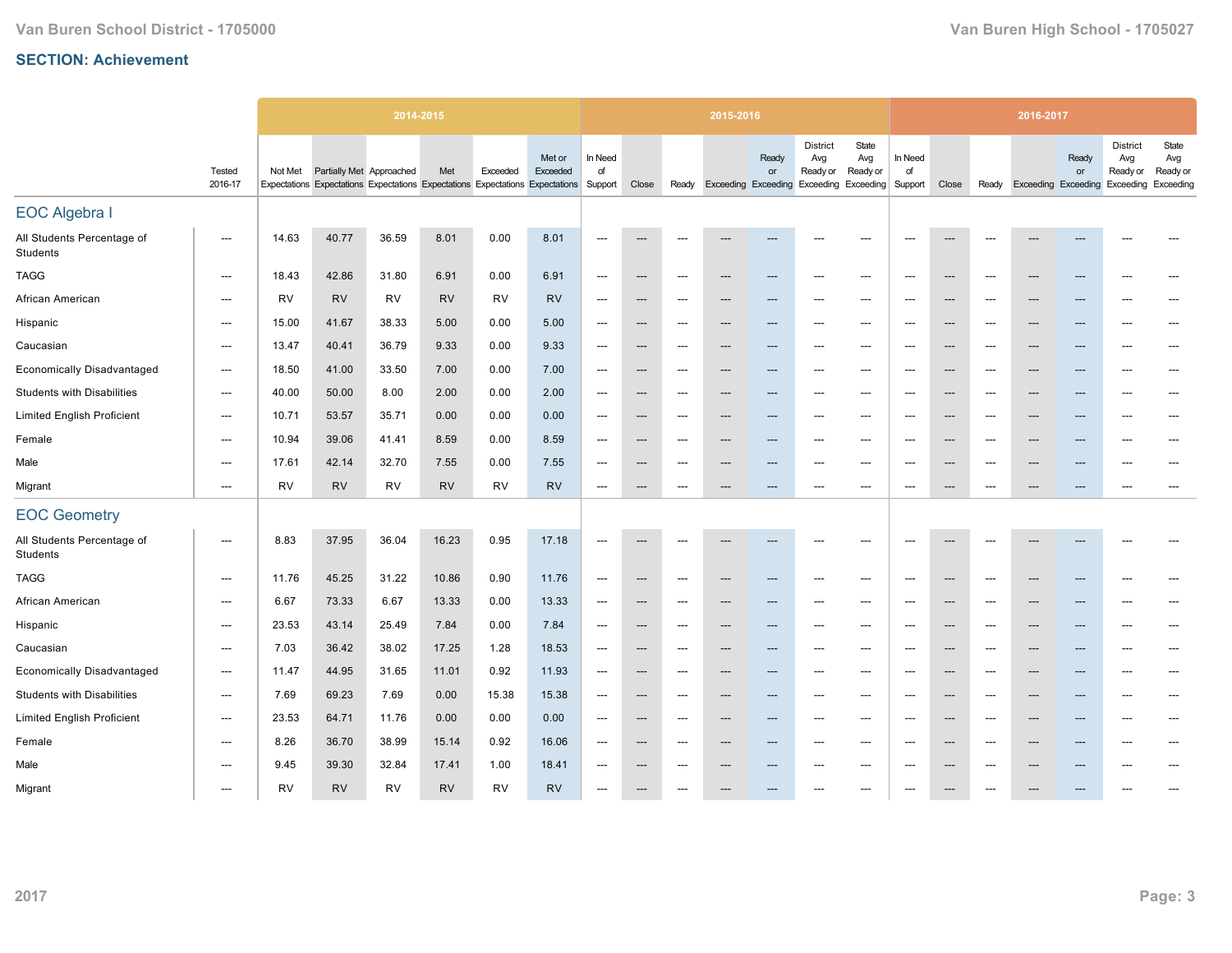|                                     |                   |                          |                                   | 2014-2015                |                              |                        |                          |       |       | 2015-2016 |                                                  |                                    |                                                 |                          |                          |                          | 2016-2017                  |             |                                                           |                          |
|-------------------------------------|-------------------|--------------------------|-----------------------------------|--------------------------|------------------------------|------------------------|--------------------------|-------|-------|-----------|--------------------------------------------------|------------------------------------|-------------------------------------------------|--------------------------|--------------------------|--------------------------|----------------------------|-------------|-----------------------------------------------------------|--------------------------|
|                                     | Tested<br>2016-17 | Below<br>Basic           | Basic                             |                          | Proficient Advanced Advanced | Prof<br>or             | In Need<br>of<br>Support | Close | Ready |           | Ready<br><b>or</b><br><b>Exceeding Exceeding</b> | <b>District</b><br>Avg<br>Ready or | State<br>Avg<br>Ready or<br>Exceeding Exceeding | In Need<br>of<br>Support | Close                    | Ready                    | <b>Exceeding Exceeding</b> | Ready<br>or | <b>District</b><br>Avg<br>Ready or<br>Exceeding Exceeding | State<br>Avg<br>Ready or |
| 9th Grade Science                   |                   |                          |                                   |                          |                              |                        |                          |       |       |           |                                                  |                                    |                                                 |                          |                          |                          |                            |             |                                                           |                          |
| All Students Percentage of Students | $---$             | $---$                    |                                   | $---$                    |                              | ---                    | 42.79                    | 28.13 | 19.47 | 9.62      | 29.09                                            | 29.26                              | 27.20                                           | $---$                    | ---                      | $\overline{\phantom{a}}$ | ---                        | $---$       | 39.07                                                     |                          |
| All Students Number of Students     |                   |                          |                                   |                          |                              |                        |                          |       |       |           |                                                  |                                    |                                                 | ---                      | ---                      | $\overline{\phantom{a}}$ | ---                        | ---         |                                                           |                          |
| <b>TAGG</b>                         | ---               | $---$                    | $---$                             | $---$                    | $\overline{a}$               | $---$                  | 54.31                    | 25.47 | 16.10 | 4.12      | 20.22                                            | 20.52                              | 17.04                                           | $---$                    | ---                      | $\overline{\phantom{a}}$ | $---$                      | $---$       | 29.72                                                     | ---                      |
| African American                    | $---$             |                          | $---$                             | $\hspace{0.05cm} \ldots$ | ---                          | $\qquad \qquad \cdots$ | 60.00                    | 20.00 | 20.00 | 0.00      | 20.00                                            | 20.00                              | 8.62                                            | $\overline{\phantom{a}}$ | ---                      |                          | ---                        | ---         | 40.00                                                     | ---                      |
| Hispanic                            |                   |                          | ---                               |                          |                              | ---                    | 58.97                    | 25.64 | 12.82 | 2.56      | 15.38                                            | 15.38                              | 18.15                                           | ---                      | ---                      |                          | ---                        | ---         | 34.72                                                     | ---                      |
| Caucasian                           | $---$             | $---$                    | $\hspace{0.05cm} \ldots$          | $---$                    | ---                          | $---$                  | 39.22                    | 27.92 | 21.55 | 11.31     | 32.86                                            | 32.86                              | 34.35                                           | $---$                    | $---$                    | $---$                    | $---$                      | $---$       | 38.49                                                     | $\overline{\phantom{a}}$ |
| <b>Economically Disadvantaged</b>   | $---$             | $---$                    | $---$                             | $\hspace{0.05cm} \ldots$ | ---                          | $\qquad \qquad \cdots$ | 53.96                    | 25.66 | 16.23 | 4.15      | 20.38                                            | 20.68                              | 17.56                                           | $---$                    | $\hspace{0.05cm} \ldots$ | ---                      | $\overline{\phantom{a}}$   | ---         | 30.64                                                     | ---                      |
| <b>Students with Disabilities</b>   | ---               |                          | ---                               | ---                      | ---                          | ---                    | 96.15                    | 3.85  | 0.00  | 0.00      | 0.00                                             | 0.00                               | 2.18                                            | ---                      | ---                      |                          | ---                        | ---         | 2.70                                                      | ---                      |
| <b>Limited English Proficient</b>   | $---$             | $---$                    | $---$                             | ---                      | ---                          | $---$                  | 65.22                    | 30.43 | 4.35  | 0.00      | 4.35                                             | 4.35                               | 8.04                                            | $---$                    | $---$                    | $---$                    | $\overline{\phantom{a}}$   | ---         | 17.24                                                     | ---                      |
| Female                              | ---               |                          | $---$                             | ---                      | ---                          | ---                    | 36.96                    | 34.78 | 21.20 | 7.07      | 28.26                                            | 28.26                              | 29.17                                           | ---                      | ---                      |                          | ---                        | $---$       | 40.87                                                     | ---                      |
| Male                                | ---               | $---$                    | $\hspace{0.05cm} \ldots$          | $---$                    | ---                          | $\qquad \qquad \cdots$ | 47.41                    | 22.84 | 18.10 | 11.64     | 29.74                                            | 30.04                              | 25.34                                           | $\overline{\phantom{a}}$ | ---                      | $---$                    | $---$                      | ---         | 37.19                                                     | $\hspace{0.05cm} \ldots$ |
| Migrant                             | $---$             | $---$                    | $---$                             | $---$                    | ---                          | $---$                  | 50.00                    | 35.00 | 10.00 | 5.00      | 15.00                                            | 15.00                              | 9.41                                            | $---$                    | $---$                    | $---$                    | $\overline{\phantom{a}}$   | $---$       | 25.00                                                     | $\overline{\phantom{a}}$ |
| 10th Grade Science                  |                   |                          |                                   |                          |                              |                        |                          |       |       |           |                                                  |                                    |                                                 |                          |                          |                          |                            |             |                                                           |                          |
| All Students Percentage of Students | 99.76             |                          |                                   |                          |                              | ---                    | 44.94                    | 25.88 | 19.29 | 9.88      | 29.18                                            | 29.18                              | 30.32                                           | 47.93                    | 18.49                    | 20.68                    | 12.90                      | 33.58       | 33.74                                                     | 35.11                    |
| All Students Number of Students     |                   |                          |                                   |                          |                              |                        |                          |       |       |           |                                                  |                                    |                                                 | 197                      | 76                       | 85                       | 53                         | 138         |                                                           |                          |
| <b>TAGG</b>                         | 99.58             | $\overline{\phantom{a}}$ | $\hspace{0.05cm} \cdots$          | $\hspace{0.05cm} \ldots$ | ---                          | $\qquad \qquad \cdots$ | 55.43                    | 22.10 | 14.98 | 7.49      | 22.47                                            | 22.47                              | 19.79                                           | 60.50                    | 15.13                    | 18.49                    | 5.88                       | 24.37       | 24.69                                                     | 24.07                    |
| African American                    | 100.00            | $\overline{\phantom{a}}$ | ---                               | ---                      |                              | ---                    | 53.85                    | 23.08 | 7.69  | 15.38     | 23.08                                            | 23.08                              | 10.64                                           | 53.85                    | 30.77                    | 15.38                    | 0.00                       | 15.38       | 15.38                                                     | 14.10                    |
| Hispanic                            | 100.00            | ---                      | $---$                             | $---$                    | $---$                        | $---$                  | 64.29                    | 20.00 | 12.86 | 2.86      | 15.71                                            | 15.71                              | 20.08                                           | 69.01                    | 9.86                     | 21.13                    | 0.00                       | 21.13       | 21.13                                                     | 24.45                    |
| Caucasian                           | 99.65             | $---$                    | $\hspace{0.05cm} \dashrightarrow$ | $---$                    | ---                          | $\qquad \qquad \cdots$ | 40.80                    | 27.42 | 21.07 | 10.70     | 31.77                                            | 31.77                              | 38.00                                           | 43.46                    | 19.08                    | 20.85                    | 16.61                      | 37.46       | 37.68                                                     | 43.15                    |
| <b>Economically Disadvantaged</b>   | 99.57             | ---                      | ---                               | ---                      | ---                          | ---                    | 54.37                    | 22.62 | 15.87 | 7.14      | 23.02                                            | 23.02                              | 20.00                                           | 59.74                    | 15.58                    | 19.05                    | 5.63                       | 24.68       | 25.00                                                     | 24.62                    |
| <b>Students with Disabilities</b>   | 100.00            | ---                      | $---$                             | $---$                    | ---                          | $\qquad \qquad \cdots$ | 71.43                    | 12.24 | 0.00  | 16.33     | 16.33                                            | 16.33                              | 16.97                                           | 82.35                    | 5.88                     | 2.94                     | 8.82                       | 11.76       | 14.29                                                     | 14.83                    |
| <b>Limited English Proficient</b>   | 100.00            | $---$                    | $\hspace{0.05cm} \ldots$          | $---$                    | ---                          | $\qquad \qquad \cdots$ | 86.21                    | 10.34 | 3.45  | 0.00      | 3.45                                             | 3.45                               | 7.02                                            | 88.00                    | 8.00                     | 4.00                     | 0.00                       | 4.00        | 4.00                                                      | 9.31                     |
| Female                              | 100.00            | $\overline{\phantom{a}}$ | ---                               | ---                      | ---                          | ---                    | 40.38                    | 31.25 | 19.71 | 8.65      | 28.37                                            | 28.37                              | 31.46                                           | 45.99                    | 18.72                    | 24.60                    | 10.70                      | 35.29       | 35.29                                                     | 37.17                    |
| Male                                | 99.56             | $---$                    | $---$                             | $---$                    | ---                          | $---$                  | 49.31                    | 20.74 | 18.89 | 11.06     | 29.95                                            | 29.95                              | 29.21                                           | 49.55                    | 18.30                    | 17.41                    | 14.73                      | 32.14       | 32.44                                                     | 33.15                    |
| Migrant                             | 100.00            |                          |                                   |                          |                              | ---                    | 90.00                    | 10.00 | 0.00  | 0.00      | 0.00                                             | 0.00                               | 12.02                                           | 60.00                    | 10.00                    | 30.00                    | 0.00                       | 30.00       | 30.00                                                     | 13.08                    |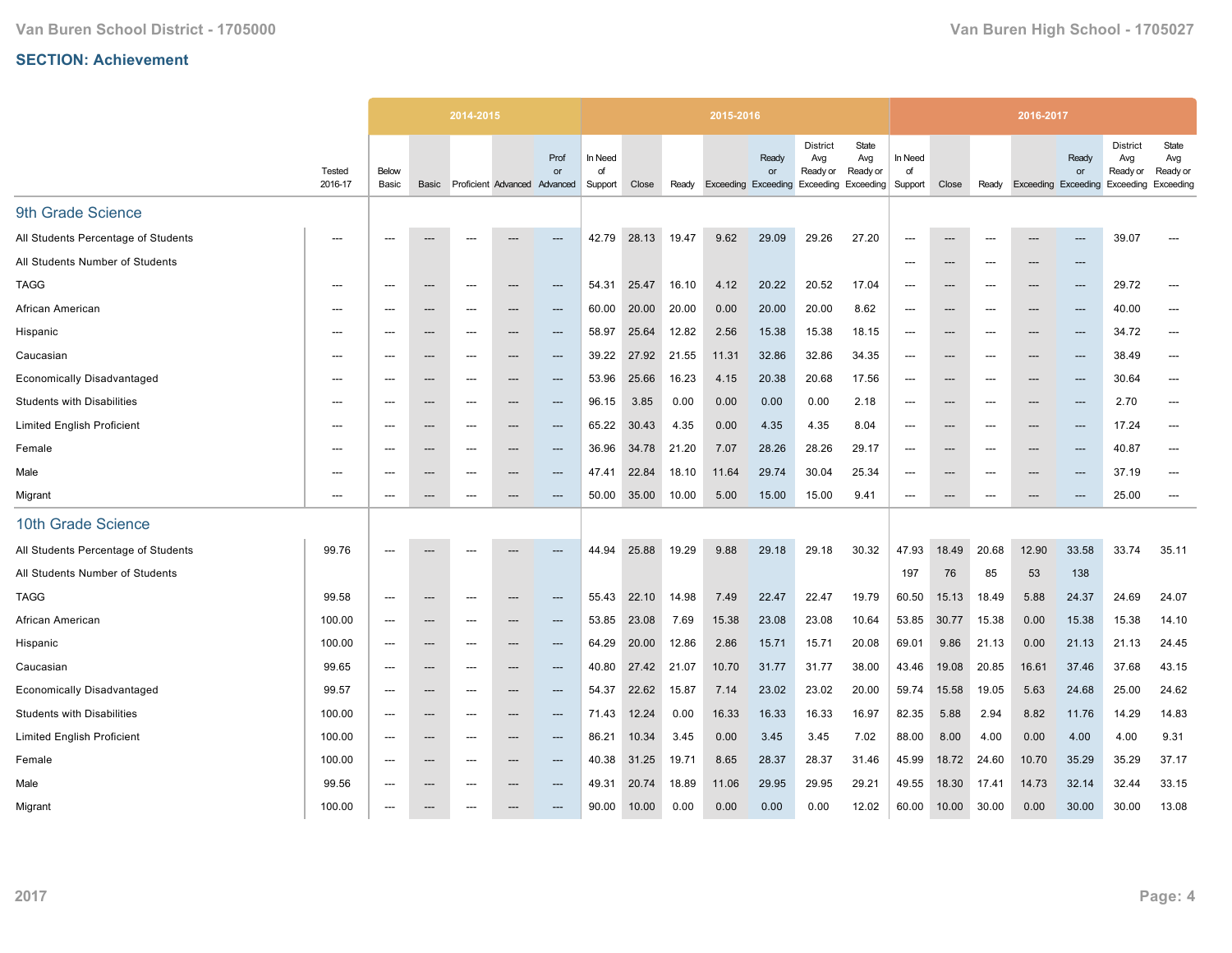|                                     |                   |                |       | 2014-2015 |                              |            |                          |       |                          | 2015-2016              |                                           |                                    |                                                 |                          |                          |       | 2016-2017                  |             |                                    |                                                 |
|-------------------------------------|-------------------|----------------|-------|-----------|------------------------------|------------|--------------------------|-------|--------------------------|------------------------|-------------------------------------------|------------------------------------|-------------------------------------------------|--------------------------|--------------------------|-------|----------------------------|-------------|------------------------------------|-------------------------------------------------|
|                                     | Tested<br>2016-17 | Below<br>Basic | Basic |           | Proficient Advanced Advanced | Prof<br>or | In Need<br>of<br>Support | Close | Ready                    |                        | Ready<br>or<br><b>Exceeding Exceeding</b> | <b>District</b><br>Avg<br>Ready or | State<br>Avg<br>Ready or<br>Exceeding Exceeding | In Need<br>of<br>Support | Close                    | Ready | <b>Exceeding Exceeding</b> | Ready<br>or | <b>District</b><br>Avg<br>Ready or | State<br>Avg<br>Ready or<br>Exceeding Exceeding |
| <b>EOC Biology</b>                  |                   |                |       |           |                              |            |                          |       |                          |                        |                                           |                                    |                                                 |                          |                          |       |                            |             |                                    |                                                 |
| All Students Percentage of Students | $---$             | 16.24          | 43.16 | 34.11     | 6.50                         | 40.60      | $\hspace{0.05cm} \ldots$ | $---$ | $\hspace{0.05cm} \ldots$ | $---$                  | $---$                                     | $\hspace{0.05cm} \ldots$           | $---$                                           | ---                      | $\hspace{0.05cm} \cdots$ | $---$ | ---                        | $---$       | $---$                              |                                                 |
| <b>TAGG</b>                         | ---               | 20.75          | 49.38 | 28.22     | 1.66                         | 29.88      | ---                      | $---$ | $\hspace{0.05cm} \ldots$ | $---$                  | $---$                                     | $---$                              | $---$                                           | $---$                    | ---                      | $---$ | ---                        | ---         | $---$                              | ---                                             |
| African American                    | ---               | 20.00          | 60.00 | 13.33     | 6.67                         | 20.00      | ---                      | $---$ | $\hspace{0.05cm} \ldots$ | $---$                  | $---$                                     | $---$                              | $---$                                           | $---$                    | ---                      | $---$ | ---                        | ---         | $---$                              | ---                                             |
| Hispanic                            | ---               | 26.67          | 43.33 | 28.33     | 1.67                         | 30.00      | ---                      | $---$ | $\hspace{0.05cm} \ldots$ | $---$                  | $---$                                     | $---$                              | ---                                             | $---$                    | ---                      | $---$ | ---                        | $---$       | $---$                              | ---                                             |
| Caucasian                           | ---               | 14.47          | 41.51 | 36.79     | 7.23                         | 44.03      | ---                      | $---$ | $\hspace{0.05cm} \ldots$ | $---$                  | $---$                                     | $---$                              | $---$                                           | $---$                    | $---$                    | $---$ | ---                        | ---         | $---$                              | ---                                             |
| <b>Economically Disadvantaged</b>   | ---               | 19.31          | 50.21 | 28.76     | 1.72                         | 30.47      | ---                      | $---$ | $\hspace{0.05cm} \ldots$ | $\qquad \qquad \cdots$ | $---$                                     | $\hspace{0.05cm} \ldots$           | ---                                             | $---$                    | ---                      | $---$ | ---                        | ---         | $---$                              | ---                                             |
| <b>Students with Disabilities</b>   | ---               | 44.74          | 36.84 | 18.42     | 0.00                         | 18.42      | ---                      | $---$ | $---$                    | ---                    | ---                                       | ---                                | $\hspace{0.05cm} \ldots$                        | ---                      | $\hspace{0.05cm} \cdots$ | $---$ | $---$                      | ---         | ---                                |                                                 |
| <b>Limited English Proficient</b>   | ---               | 60.00          | 40.00 | 0.00      | 0.00                         | 0.00       | ---                      | $---$ | ---                      | $---$                  | $---$                                     | $---$                              | $---$                                           | $---$                    | ---                      | $---$ | ---                        | ---         | $---$                              | $---$                                           |
| Female                              | ---               | 16.36          | 45.00 | 34.09     | 4.55                         | 38.64      | ---                      | $---$ | $\hspace{0.05cm} \ldots$ | $\qquad \qquad \cdots$ | $---$                                     | $\hspace{0.05cm} \ldots$           | $---$                                           | $---$                    | ---                      | $---$ | ---                        | $---$       | $\hspace{0.05cm} \ldots$           | ---                                             |
| Male                                | ---               | 16.11          | 41.23 | 34.12     | 8.53                         | 42.65      | ---                      | $---$ | $\hspace{0.05cm} \ldots$ | $---$                  | $---$                                     | ---                                | $\hspace{0.05cm} \ldots$                        | $---$                    | ---                      | $---$ | $---$                      | $---$       | $---$                              |                                                 |
| Migrant                             | ---               | 36.36          | 36.36 | 27.27     | 0.00                         | 27.27      | ---                      | $---$ | $---$                    | ---                    | ---                                       | ---                                | $\hspace{0.05cm} \ldots$                        | $\hspace{0.05cm} \ldots$ | $---$                    | $---$ | $---$                      | ---         |                                    |                                                 |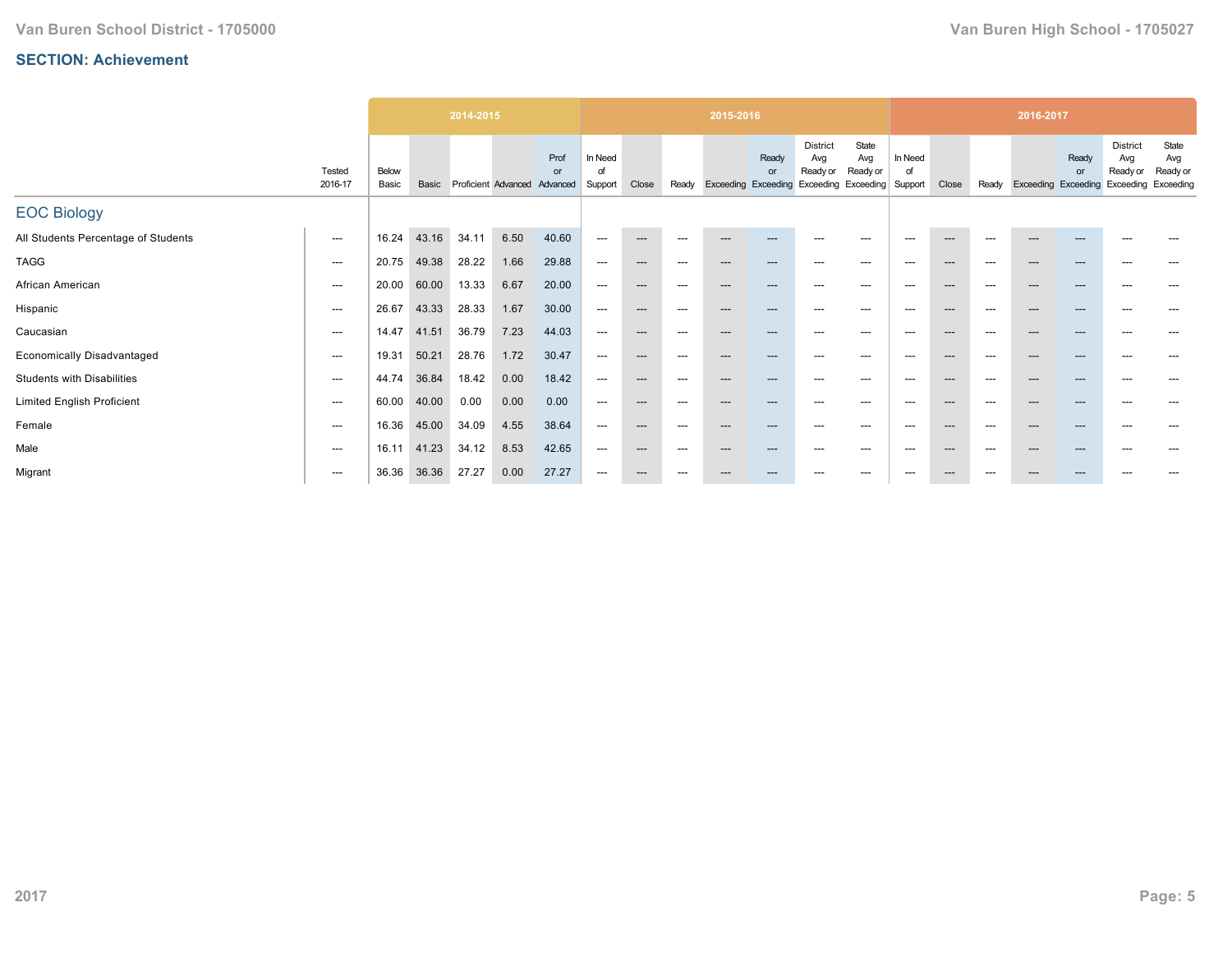## **SECTION: Achievement - Value-Added Student Academic Growth**

|                                 |                                       | 2014-2015                              |                           |                                 |                                       | 2015-2016                              |                           |                                 | 2016-2017                             |                                        |                           |
|---------------------------------|---------------------------------------|----------------------------------------|---------------------------|---------------------------------|---------------------------------------|----------------------------------------|---------------------------|---------------------------------|---------------------------------------|----------------------------------------|---------------------------|
| Math<br>Value<br>Added<br>Score | <b>ELA</b><br>Value<br>Added<br>Score | Weighted<br>Average<br>$ELA +$<br>Math | School<br>Growth<br>Score | Math<br>Value<br>Added<br>Score | <b>ELA</b><br>Value<br>Added<br>Score | Weighted<br>Average<br>$ELA +$<br>Math | School<br>Growth<br>Score | Math<br>Value<br>Added<br>Score | <b>ELA</b><br>Value<br>Added<br>Score | Weighted<br>Average<br>$ELA +$<br>Math | School<br>Growth<br>Score |
| $-0.0085$                       | $-0.0158$                             | $-0.0126$                              | 80                        | 0.0522                          | 0.0370                                | 0.0446                                 | 82                        | $-0.0300$                       | $-0.0600$                             | $-0.0450$                              | 78                        |
| ---                             | $---$                                 | ---                                    | ---                       | $\hspace{0.05cm} \ldots$        | ---                                   | ---                                    | $---$                     | ---                             | $- - -$                               | $---$                                  |                           |
| ---                             | $---$                                 | ---                                    | ---                       | ---                             | ---                                   | ---                                    | $\qquad \qquad \cdots$    | ---                             | $---$                                 | $---$                                  | ---                       |
| ---                             | $---$                                 | ---                                    | $---$                     | ---                             | ---                                   | ---                                    | $--$                      | $-0.0500$                       | $-0.0600$                             | $-0.0549$                              | 78                        |
| ---                             | $---$                                 | ---                                    | $---$                     | ---                             | ---                                   | ---                                    | $--$                      | $-0.0300$                       | $-0.0700$                             | $-0.0500$                              | 78                        |
| $---$                           | $---$                                 | ---                                    | $---$                     | ---                             | ---                                   | ---                                    | $--$                      | $-0.0600$                       | $-0.0600$                             | $-0.0600$                              | 78                        |
| $---$                           | $---$                                 | ---                                    | $---$                     | ---                             | ---                                   | ---                                    | $--$                      | $-0.2200$                       | $-0.0300$                             | $-0.1250$                              | 76                        |
| ---                             | $---$                                 | ---                                    | $---$                     | $\hspace{0.05cm} \ldots$        | ---                                   | ---                                    | $---$                     | 0.0200                          | $-0.0400$                             | $-0.0088$                              | 80                        |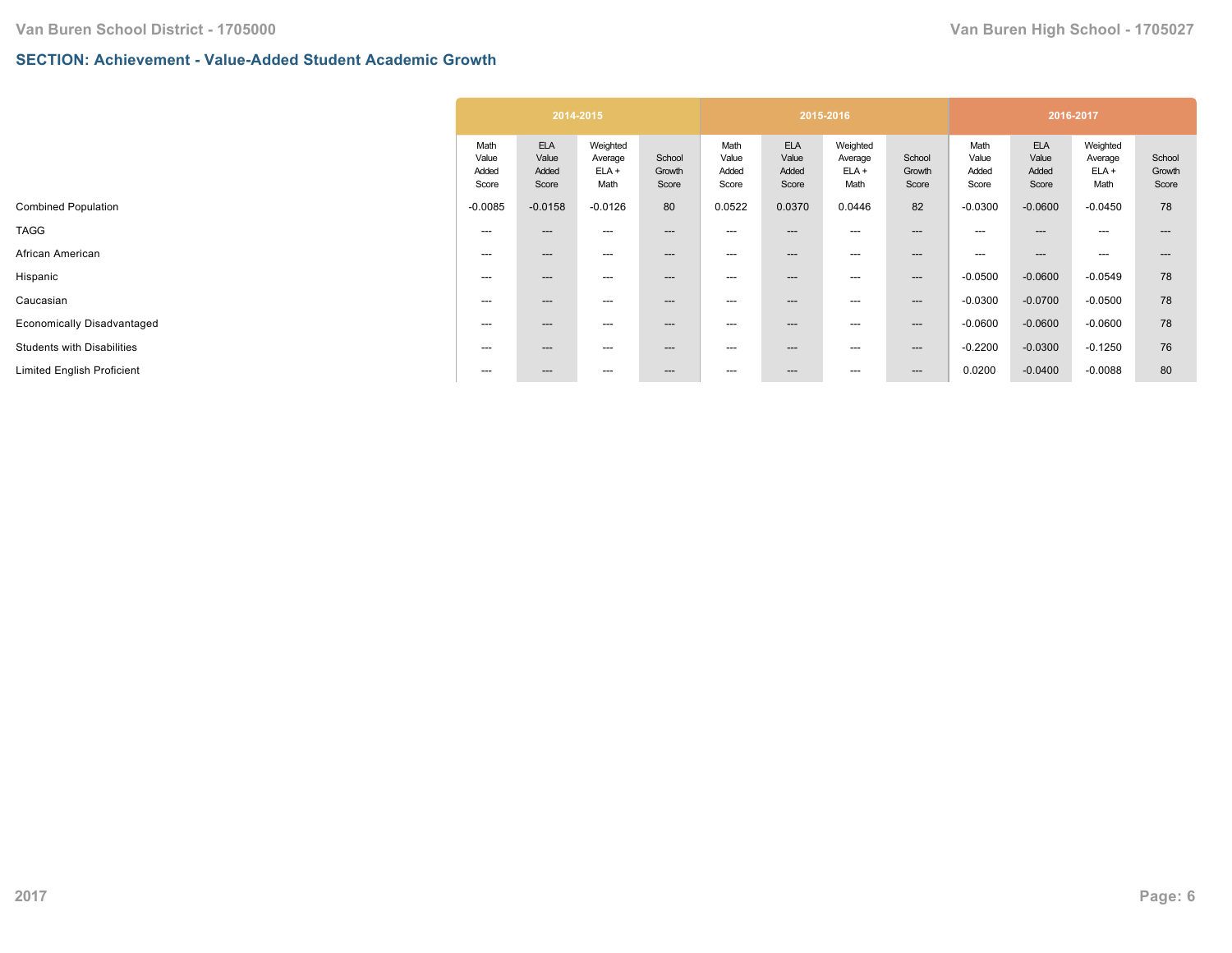|                                       |                                   | 2014-2015                         |                                   |                        | 2015-2016                         |                                   |                        | 2016-2017                         |                                     |
|---------------------------------------|-----------------------------------|-----------------------------------|-----------------------------------|------------------------|-----------------------------------|-----------------------------------|------------------------|-----------------------------------|-------------------------------------|
|                                       | School                            | <b>District</b>                   | <b>State</b>                      | School                 | <b>District</b>                   | <b>State</b>                      | School                 | <b>District</b>                   | <b>State</b>                        |
| Grade One Reading Comprehension       | ---                               | 53                                | 52                                | ---                    | 48                                | 51                                | ---                    | 47                                | 50                                  |
| Grade One Math Problems               | ---                               | 41                                | 50                                | ---                    | 37                                | 50                                | ---                    | 43                                | 49                                  |
| Grade Two Reading Comprehension       | ---                               | 51                                | 56                                | ---                    | 51                                | 56                                | ---                    | 47                                | 54                                  |
| Grade Two Math Problems               | $\hspace{0.05cm} \ldots$          | 48                                | 54                                | ---                    | 48                                | 54                                | ---                    | 46                                | 51                                  |
| <b>Grade Three Reading</b>            | ---                               | $\hspace{0.05cm} \dashrightarrow$ | $\hspace{0.05cm} \dashrightarrow$ | ---                    | $\hspace{0.05cm} \cdots$          | $\hspace{0.05cm} \dashrightarrow$ | ---                    | ---                               | ---                                 |
| Grade Three Math                      | ---                               | $\hspace{0.05cm} \dashrightarrow$ | $\hspace{0.05cm} \dashrightarrow$ | ---                    | $---$                             | $\hspace{0.05cm} \dashrightarrow$ | ---                    | $\hspace{0.05cm} \dashrightarrow$ | $---$                               |
| <b>Grade Four Reading</b>             | ---                               | $\hspace{0.05cm} \cdots$          | $\hspace{0.05cm} \ldots$          | ---                    | $\hspace{0.05cm} \ldots$          | $\hspace{0.05cm} \ldots$          | ---                    | $\hspace{0.05cm} \ldots$          | ---                                 |
| Grade Four Math                       | ---                               | $\hspace{0.05cm} \cdots$          | $\hspace{0.05cm} \ldots$          | ---                    | $---$                             | $\hspace{0.05cm} \ldots$          | ---                    | $\hspace{0.05cm} \ldots$          | $\hspace{0.05cm} \ldots$            |
| <b>Grade Five Reading</b>             | $\hspace{0.05cm} \dashrightarrow$ | $\hspace{0.05cm} \cdots$          | $\hspace{0.05cm} \dashrightarrow$ | ---                    | $\hspace{0.05cm} \cdots$          | $---$                             | ---                    | $\hspace{0.05cm} \cdots$          | $---$                               |
| Grade Five Math                       | ---                               | $\hspace{0.05cm} \cdots$          | $\hspace{0.05cm} \dashrightarrow$ | ---                    | $\hspace{0.05cm} \cdots$          | $\hspace{0.05cm} \dashrightarrow$ | ---                    | ---                               | ---                                 |
| <b>Grade Five Science</b>             | $\qquad \qquad \cdots$            | $\hspace{0.05cm} \cdots$          | $\hspace{0.05cm} \ldots$          | $\qquad \qquad \cdots$ | $\hspace{0.05cm} \ldots$          | $\hspace{0.05cm} \ldots$          | $\qquad \qquad \cdots$ | $\hspace{0.05cm} \ldots$          | $---$                               |
| <b>Grade Six Reading</b>              | ---                               | $\overline{\phantom{a}}$          | $\hspace{0.05cm} \ldots$          | ---                    | $\hspace{0.05cm} \ldots$          | $\hspace{0.05cm} \ldots$          | ---                    | $\hspace{0.05cm} \ldots$          | $---$                               |
| Grade Six Math                        | ---                               | $\hspace{0.05cm} \cdots$          | $\hspace{0.05cm} \dashrightarrow$ | ---                    | $\hspace{0.05cm} \dashrightarrow$ | $\hspace{0.05cm} \ldots$          | ---                    | $\hspace{0.05cm} \dashrightarrow$ | $---$                               |
| <b>Grade Seven Reading</b>            | $\hspace{0.05cm} \ldots$          | ---                               | ---                               | ---                    | ---                               | ---                               | ---                    | ---                               | $\hspace{0.05cm}---\hspace{0.05cm}$ |
| Grade Seven Math                      | ---                               | $\hspace{0.05cm} \cdots$          | $\hspace{0.05cm} \dashrightarrow$ | ---                    | $\hspace{0.05cm} \cdots$          | $\hspace{0.05cm} \dashrightarrow$ | ---                    | $\hspace{0.05cm} \cdots$          | $\hspace{0.05cm} \dashrightarrow$   |
| Grade Seven Science                   | ---                               | $\hspace{0.05cm} \cdots$          | $\hspace{0.05cm} \ldots$          | ---                    | $--$                              | $\hspace{0.05cm} \dashrightarrow$ | ---                    | $\hspace{0.05cm} \dashrightarrow$ | $\hspace{0.05cm} \ldots$            |
| Grade Eight Reading                   | ---                               | ---                               | $\hspace{0.05cm} \dashrightarrow$ | ---                    | ---                               | $\hspace{0.05cm} \dashrightarrow$ | ---                    | ---                               | $\hspace{0.05cm} \ldots$            |
| Grade Eight Math                      | ---                               | $\hspace{0.05cm} \ldots$          | $\hspace{0.05cm} \ldots$          | ---                    | $\hspace{0.05cm} \ldots$          | $\hspace{0.05cm} \dashrightarrow$ | ---                    | $\hspace{0.05cm} \ldots$          | $---$                               |
| Grade Nine Reading Comprehension      | ---                               | $\hspace{0.05cm} \dashrightarrow$ | ---                               | ---                    | $\hspace{0.05cm} \cdots$          | $---$                             | ---                    | $\hspace{0.05cm} \dashrightarrow$ | $\hspace{0.05cm} \dashrightarrow$   |
| Grade Nine Math Concepts and Problems | ---                               | ---                               | $\hspace{0.05cm} \dashrightarrow$ | ---                    | ---                               | $\hspace{0.05cm} \dashrightarrow$ | ---                    | ---                               | ---                                 |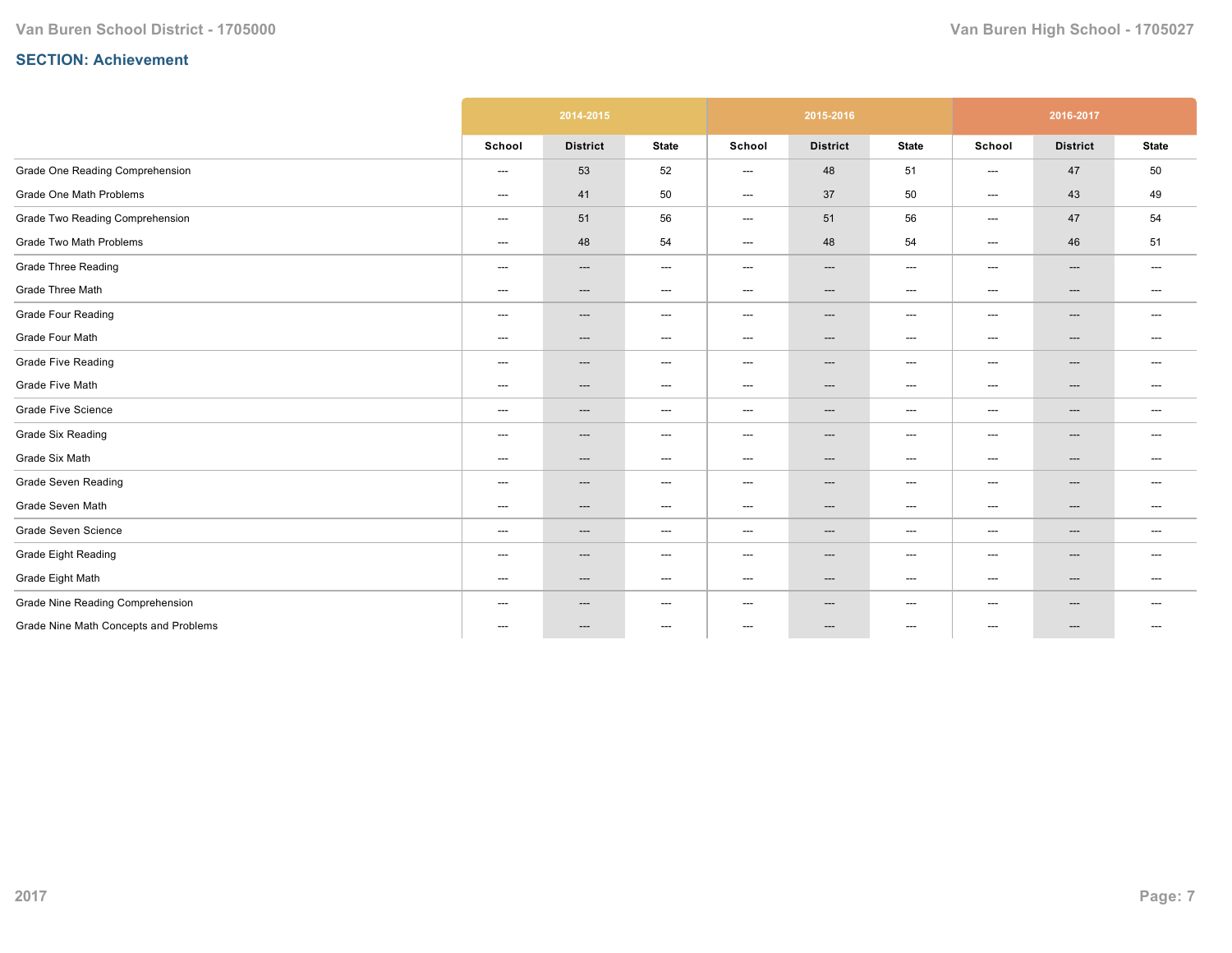|                                                                               |                 | 2014-2015       |              |                          | 2015-2016       |              |           | 2016-2017       |              |
|-------------------------------------------------------------------------------|-----------------|-----------------|--------------|--------------------------|-----------------|--------------|-----------|-----------------|--------------|
|                                                                               | School          | <b>District</b> | <b>State</b> | School                   | <b>District</b> | <b>State</b> | School    | <b>District</b> | <b>State</b> |
| <b>American College Test (ACT)</b>                                            |                 |                 |              |                          |                 |              |           |                 |              |
| Participation in Grade 11 Statewide ACT Administration                        |                 |                 |              | 417                      | 417             | 31,152       | 431       | 431             | 31,268       |
| Number of Students Taking Universal ACT                                       |                 |                 | 8,790        |                          |                 |              |           |                 |              |
| District Provided Remediation for Students Taking Universal ACT               |                 | ---             | 73           |                          | ---             | $\mathsf 0$  |           | ---             | $\mathsf 0$  |
| * Number of Students in College and Career Readiness Planning Program (CCRPP) | 239             | 239             | 2,014        | 425                      | 425             | 2,331        | ---       | ---             | ---          |
| Number of Students Taking ACT in Grades 9-11                                  | 377             | 377             | 27,271       | 551                      | 551             | 39,564       | 571       | 571             | 39,627       |
| Number of Graduates that have taken ACT in High School                        | 283             | 283             | 23,364       | 329                      | 329             | 23,966       | 394       | 394             | 28,938       |
| <b>ACT Reading</b>                                                            | 21.96           | 21.96           | 21.35        | 22.03                    | 22.03           | 21.29        | 20.42     | 20.42           | 20.39        |
| <b>ACT English</b>                                                            | 20.68           | 20.68           | 20.16        | 20.81                    | 20.81           | 20.06        | 19.49     | 19.49           | 19.23        |
| <b>ACT Mathematics</b>                                                        | 20.50           | 20.50           | 20.14        | 20.37                    | 20.37           | 19.86        | 19.40     | 19.40           | 19.31        |
| <b>ACT Science</b>                                                            | 21.30           | 21.30           | 20.85        | 21.05                    | 21.05           | 20.71        | 19.93     | 19.93           | 20.15        |
| <b>ACT Composite</b>                                                          | 21.28           | 21.28           | 20.79        | 21.23                    | 21.23           | 20.64        | 19.96     | 19.96           | 19.93        |
| <b>SAT® by College Board</b>                                                  |                 |                 |              |                          |                 |              |           |                 |              |
| Number of Students Taking SAT College Admission Test                          | $5\phantom{.0}$ | $5\phantom{.0}$ | 952          | $\overline{2}$           | $\overline{2}$  | 852          | 3         | 3               | 1,344        |
| <b>SAT Critical Reading Mean</b>                                              | <b>RV</b>       | <b>RV</b>       | 565          | <b>RV</b>                | <b>RV</b>       | 569          | RV        | <b>RV</b>       | 593          |
| SAT Math Mean                                                                 | RV              | <b>RV</b>       | 568          | <b>RV</b>                | <b>RV</b>       | 569          | RV        | <b>RV</b>       | 574          |
| <b>SAT Writing Mean</b>                                                       | <b>RV</b>       | <b>RV</b>       | 547          | <b>RV</b>                | <b>RV</b>       | 550          | <b>RV</b> | <b>RV</b>       |              |
| <b>Advanced Placement Courses (AP)</b>                                        |                 |                 |              |                          |                 |              |           |                 |              |
| Number of Students Taking Advanced Placement (AP) Courses                     | 507             | 507             | 27,646       | 502                      | 502             | 27,827       | 359       | 359             | 29,109       |
| Number of AP Exams Taken                                                      | 719             | 719             | 44,951       | 684                      | 684             | 46,094       | 498       | 498             | 46,686       |
| Number of AP Exams Scored 3, 4, or 5                                          | 218             | 218             | 14,391       | 221                      | 221             | 15,079       | 179       | 179             | 15,812       |
| Number of Students Taking International Baccalaureate Courses                 | ---             | ---             | 1,328        | $\hspace{0.05cm} \ldots$ | ---             | 573          | ---       | ---             | 569          |
| <b>College Going Rate</b>                                                     |                 |                 |              |                          |                 |              |           |                 |              |
| All Students                                                                  | 52.4 %          | 52.4 %          | 55.3 %       | 50.7%                    | 50.7%           | 50.5%        | 46.8%     | 46.5 %          | 48.2%        |
| African American                                                              | 75.0%           | 75.0 %          | 54.2 %       | 47.1 %                   | 47.1 %          | 46.7%        | 31.3 %    | 31.3 %          | 40.3%        |
| Hispanic                                                                      | 41.8%           | 41.8%           | 39.5 %       | 49.4 %                   | 49.4 %          | 38.9%        | 39.1 %    | 39.1 %          | 39.5 %       |
| Caucasian                                                                     | 54.3 %          | 54.3 %          | 58.3 %       | 50.2%                    | 50.2%           | 53.7 %       | 48.0%     | 47.7 %          | 52.3 %       |
| <b>Economically Disadvantaged</b>                                             | 38.3 %          | 38.3%           | 46.9%        | 42.2%                    | 42.2 %          | 42.3%        | 34.1 %    | 34.1 %          | 39.3 %       |
| <b>Students with Disabilities</b>                                             | 19.2 %          | 19.2 %          | 22.4 %       | 23.3%                    | 23.3 %          | 20.1%        | 4.7 %     | 4.4 %           | 19.4 %       |
| <b>Limited English Proficient</b>                                             | 63.2 %          | 63.2%           | 30.2%        | 58.3%                    | 58.3 %          | 31.4 %       | 41.2 %    | 41.2%           | 23.4 %       |

\* College and Career Readiness Planning Program (CCRPP Arkansas Code Annotated § 615441) was repealed by the 91st General Assembly in 2017.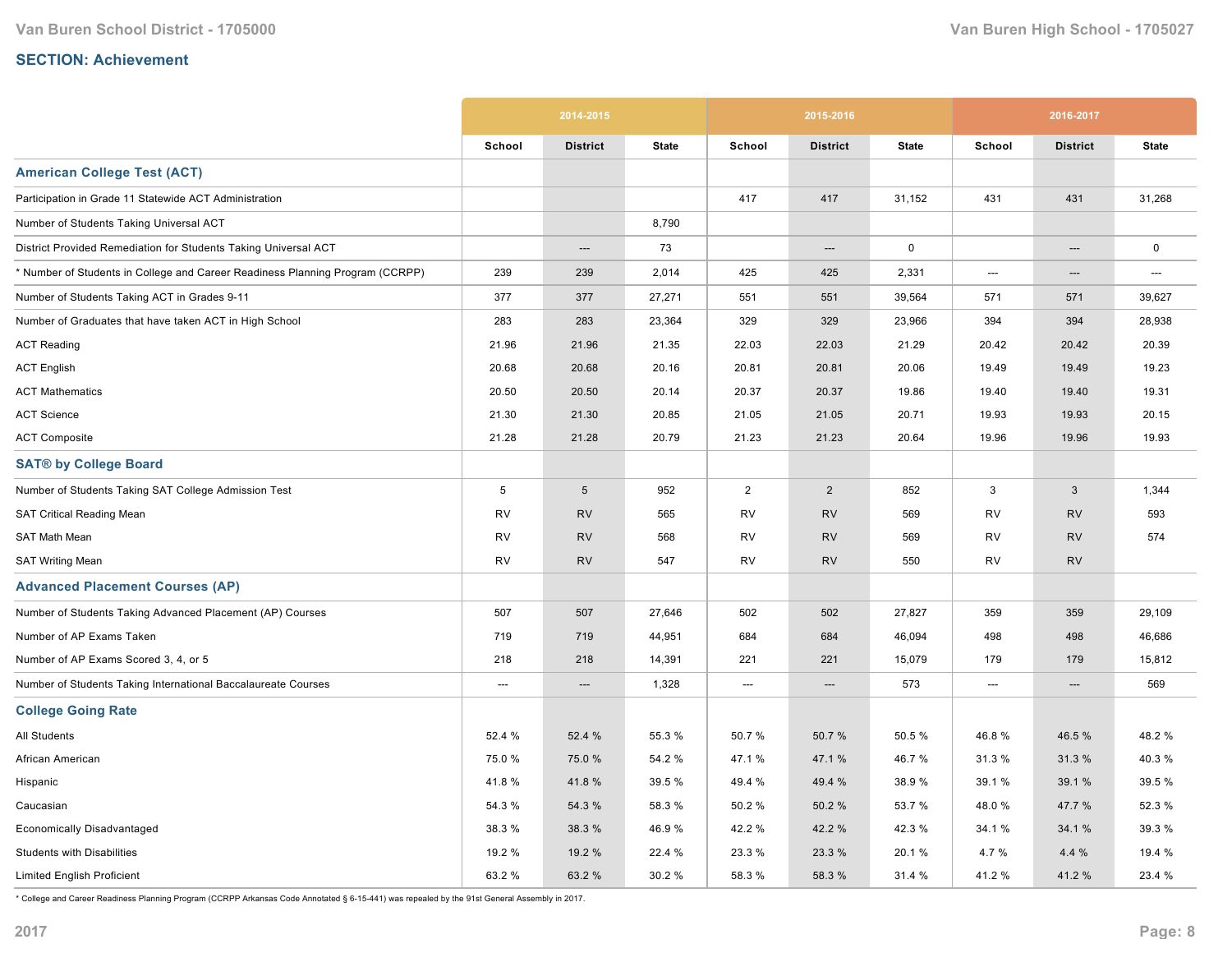|                                         |          | 2014-2015       |              |          | 2015-2016       |              |        | 2016-2017       |              |
|-----------------------------------------|----------|-----------------|--------------|----------|-----------------|--------------|--------|-----------------|--------------|
|                                         | School   | <b>District</b> | <b>State</b> | School   | <b>District</b> | <b>State</b> | School | <b>District</b> | <b>State</b> |
| <b>College Credit Accumulation Rate</b> |          |                 |              |          |                 |              |        |                 |              |
| All Students                            | 43.6%    | 43.6%           | 35.1 %       | 1.4%     | 1.4%            | 1.2%         | 61.0%  | 61.0%           | 54.1 %       |
| African American                        | $0.0 \%$ | 0.0%            | 19.8 %       | $0.0 \%$ | $0.0 \%$        | 0.3%         | 37.5 % | 37.5 %          | 37.9 %       |
| Hispanic                                | 46.4 %   | 46.4 %          | 29.5 %       | $0.0 \%$ | $0.0 \%$        | 1.0%         | 55.8%  | 55.8 %          | 48.4 %       |
| Caucasian                               | 45.3%    | 45.3%           | 39.8 %       | 2.0%     | 2.0%            | 1.4%         | 59.8%  | 59.8 %          | 59.3 %       |
| <b>Economically Disadvantaged</b>       | 37.5 %   | 37.5 %          | 24.9 %       | 2.1%     | 2.1%            | 1.0%         | 56.7%  | 56.7 %          | 42.4 %       |
| <b>Students with Disabilities</b>       | $0.0 \%$ | 0.0%            | 11.7 %       | $0.0 \%$ | $0.0 \%$        | $0.0 \%$     | 50.0%  | 50.0%           | 24.8%        |
| <b>Limited English Proficient</b>       | $0.0 \%$ | 0.0%            | 21.1 %       | $0.0 \%$ | $0.0 \%$        | 0.4%         | 50.0%  | 50.0 %          | 39.4 %       |

\* The College Credit Accumulation Rate definition from the U.S. Department of Education gives high school graduates two years at an institution of higher education to complete at least one year's worth of college credit th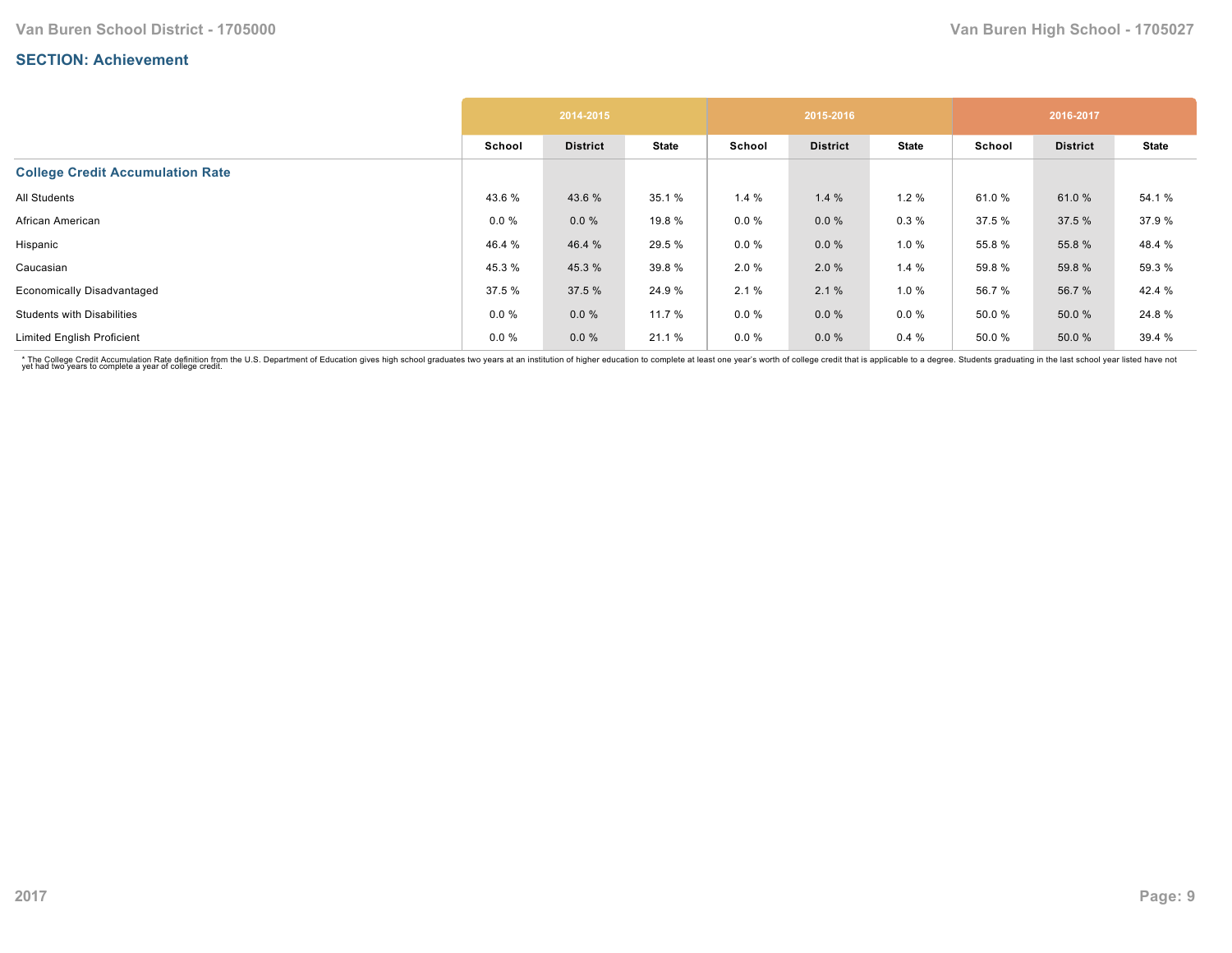## **SECTION: School Performance**

|                                                                                                                   |        | 2014-2015       |              |        | 2015-2016       |              |        | 2016-2017       |              |
|-------------------------------------------------------------------------------------------------------------------|--------|-----------------|--------------|--------|-----------------|--------------|--------|-----------------|--------------|
|                                                                                                                   | School | <b>District</b> | <b>State</b> | School | <b>District</b> | <b>State</b> | School | <b>District</b> | <b>State</b> |
| <b>Arkansas ESEA Accountability</b>                                                                               |        |                 |              |        |                 |              |        |                 |              |
| Needs Improvement                                                                                                 | Y      | 9               | 834          | Υ      | 9               | 827          | ---    | $\mathbf 0$     | 0            |
| <b>Needs Improvement Priority</b>                                                                                 | N      | $\mathbf 0$     | 46           | N      | $\mathbf 0$     | 42           | ---    | $\mathbf 0$     |              |
| Needs Improvement Priority Met Year 1 Exit Criteria                                                               | N      | $\mathbf{0}$    | 3            | N      | $\mathbf{0}$    | 2            | ---    | $\mathbf{0}$    |              |
| Needs Improvement Focus                                                                                           | N      | $\mathbf 0$     | 103          | N      | $\mathbf 0$     | 87           | ---    | $\mathbf{0}$    |              |
| Needs Improvement Focus Met Year 1 Exit Criteria                                                                  | N      | $\mathbf{0}$    | 31           | N      | $\mathbf{0}$    | 11           | ---    | $\mathbf{0}$    |              |
| Achieving                                                                                                         | N      | $\mathbf 0$     | 73           | N      | $\mathbf 0$     | 91           | ---    | $\mathbf 0$     |              |
| Exemplary                                                                                                         | N      | $\mathbf 0$     | $\mathbf 0$  | N      | $\mathbf 0$     | $\mathbf 0$  | ---    | $\mathbf 0$     | 0            |
| Since the Arkansas ESSA Plan was approved, school Improvement labels established under NCLB have been<br>removed. |        |                 |              |        |                 |              |        |                 |              |
| <b>School Rating</b>                                                                                              |        |                 |              |        |                 |              |        |                 |              |
| 2015 School Performance Rating                                                                                    | C      |                 |              | N/A    |                 |              | N/A    |                 |              |
| <b>Overall Points for School Rating</b>                                                                           | 236    |                 |              | N/A    |                 |              | N/A    |                 |              |
| Count of Schools with Rating = A (270 - 300 Points)                                                               |        | $\mathbf 0$     | 10           |        |                 |              |        |                 |              |
| Count of Schools with Rating = B (240 - 269 Points)                                                               |        | $\mathbf 0$     | 224          |        |                 |              |        |                 |              |
| Count of Schools with Rating = C (210 - 239 Points)                                                               |        | 6               | 564          |        |                 |              |        |                 |              |
| Count of Schools with Rating = D (180 - 209 Points)                                                               |        | 3               | 228          |        |                 |              |        |                 |              |
| Count of Schools with Rating = F (Less than 180 Points)                                                           |        | $\mathbf{0}$    | 19           |        |                 |              |        |                 |              |
| Act 20 of 2016 paused the school ratings under 6-15-2105                                                          |        |                 |              |        |                 |              |        |                 |              |
| 2017 School Performance Rating                                                                                    | N/A    |                 |              | N/A    |                 |              | C      |                 |              |
| Overall Points for School Rating                                                                                  | N/A    |                 |              | N/A    |                 |              | 65.97  |                 |              |
| Count of Schools with Rating = A                                                                                  |        |                 |              |        |                 |              |        | $\overline{2}$  | 163          |
| Count of Schools with Rating = B                                                                                  |        |                 |              |        |                 |              |        | $\overline{2}$  | 290          |
| Count of Schools with Rating = C                                                                                  |        |                 |              |        |                 |              |        | 5               | 384          |
| Count of Schools with Rating = D                                                                                  |        |                 |              |        |                 |              |        | $\mathbf{1}$    | 170          |
| Count of Schools with Rating = F                                                                                  |        |                 |              |        |                 |              |        | $\mathbf 0$     | 33           |

The School Performance website at the following link has more information on the school rating: http://www.arkansased.gov/divisions/public-school-accountability/school-performance/report-card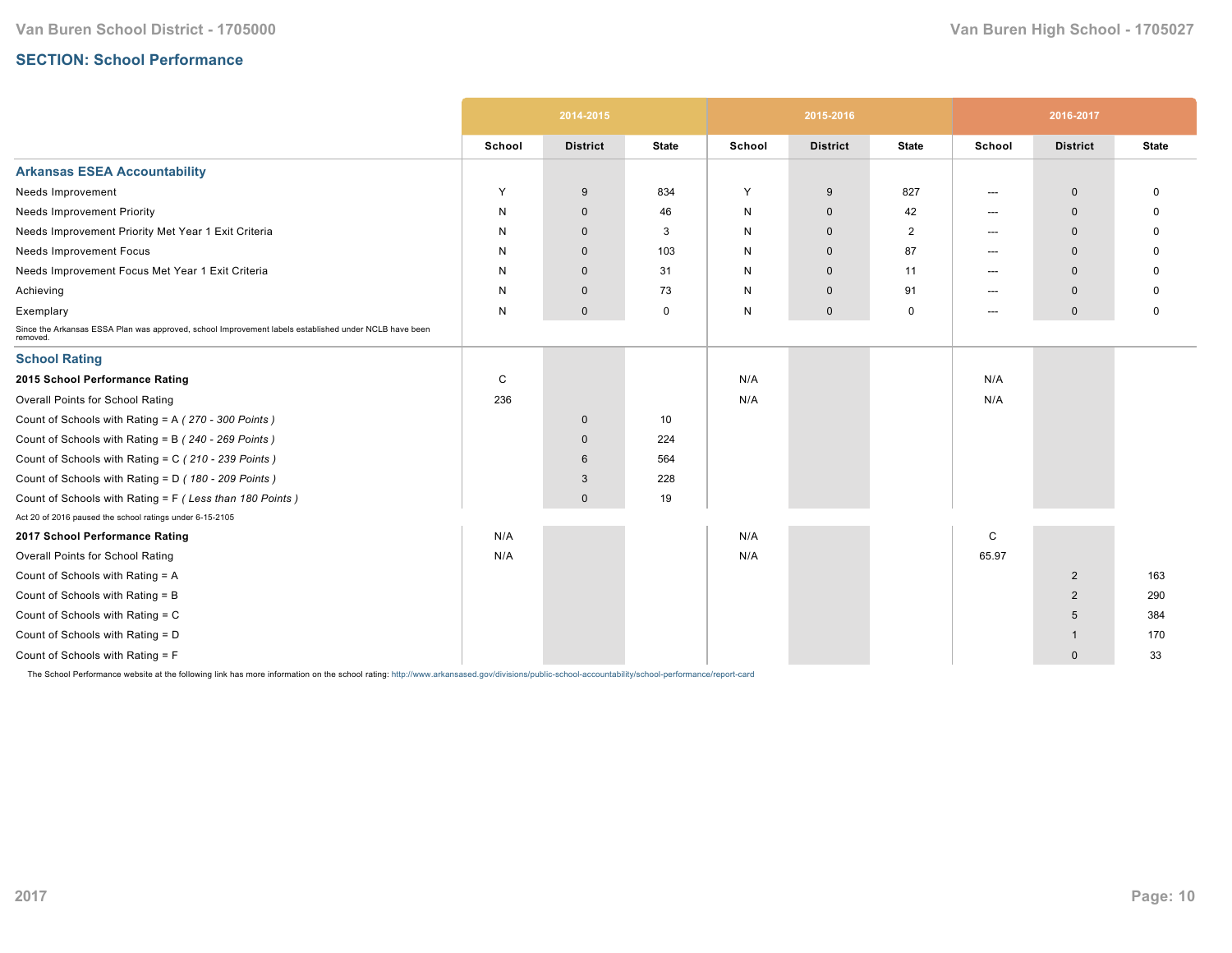## **SECTION: School Performance**

|                                                                        |        | 2014-2015       |              |        | 2015-2016       |              |              | 2016-2017       |              |
|------------------------------------------------------------------------|--------|-----------------|--------------|--------|-----------------|--------------|--------------|-----------------|--------------|
|                                                                        | School | <b>District</b> | <b>State</b> | School | <b>District</b> | <b>State</b> | School       | <b>District</b> | <b>State</b> |
| <b>District Provides Textbooks or Digital Resources for all Pupils</b> |        |                 |              |        |                 |              |              |                 |              |
| District Provides Textbooks or Digital Resources for all Pupils        |        | Y               | 100 %        |        | Y               | 100 %        |              | Y               | 100 %        |
| <b>Annual Accreditation Status</b>                                     |        |                 |              |        |                 |              |              |                 |              |
| <b>Annual Accreditation Status Accredited</b>                          | N      | $\overline{7}$  | 784          | Y      | $\overline{4}$  | 800          | Y            | 8               | 796          |
| Accredited-Cited                                                       | N      | $\mathbf{1}$    | 261          | N      | 5               | 245          | N            | $\overline{2}$  | 253          |
| Accredited-Probationary                                                | Y      | $\mathbf{1}$    | 21           | N      | $\mathbf{0}$    | 10           | $\mathsf{N}$ | $\mathbf 0$     | 11           |
| Attendance Rate (*State Goal 91.13%)                                   |        |                 |              |        |                 |              |              |                 |              |
| Attendance Rate Combined                                               | 92.1%  | 94.2 %          | 94.4 %       | 92.7%  | 95.2 %          | 94.5 %       | 93.1%        | 94.5 %          | 94.4 %       |
| Attendance Rate for Targeted Acheivement Gap Group                     | 93.0 % | 94.4 %          | 94.6%        | 92.9%  | 95.4 %          | 94.7%        | 92.7%        | 95.1 %          | 94.7%        |
| Attendance Rate African American                                       | 93.9%  | 95.0 %          | 94.5 %       | 94.5 % | 95.4 %          | 94.3%        | 94.3%        | 93.9%           | 94.4 %       |
| Attendance Rate Hispanic                                               | 93.1 % | 94.7 %          | 95.0%        | 93.6 % | 95.9 %          | 95.0%        | 93.0%        | 95.2 %          | 94.8%        |
| Attendance Rate Caucasian                                              | 90.9%  | 93.9%           | 94.2%        | 91.3%  | 94.5 %          | 94.3 %       | 91.9%        | 94.1%           | 94.4 %       |
| Attendance Rate Economically Disadvantaged                             | 93.1%  | 94.6 %          | 94.8%        | 93.1%  | 95.8%           | 94.9%        | 93.4 %       | 95.4 %          | 95.0%        |
| Attendance Rate Students with Disabilities                             | 92.7 % | 93.7 %          | 94.1%        | 92.8%  | 94.6 %          | 94.3 %       | 92.7%        | 94.4 %          | 94.2%        |
| Attendance Rate Limited English Proficient                             | 94.5 % | 95.5 %          | 95.4 %       | 94.3%  | 96.7%           | 95.3%        | 91.8%        | 95.8%           | 94.9%        |
| <b>Dropout Rate</b>                                                    |        |                 |              |        |                 |              |              |                 |              |
| Dropout Rate                                                           | 3.01 % | 2.05 %          | 2.25 %       | 3.11 % | 2.19 %          | 2.32 %       | 3.01 %       | 1.99 %          | 2.32 %       |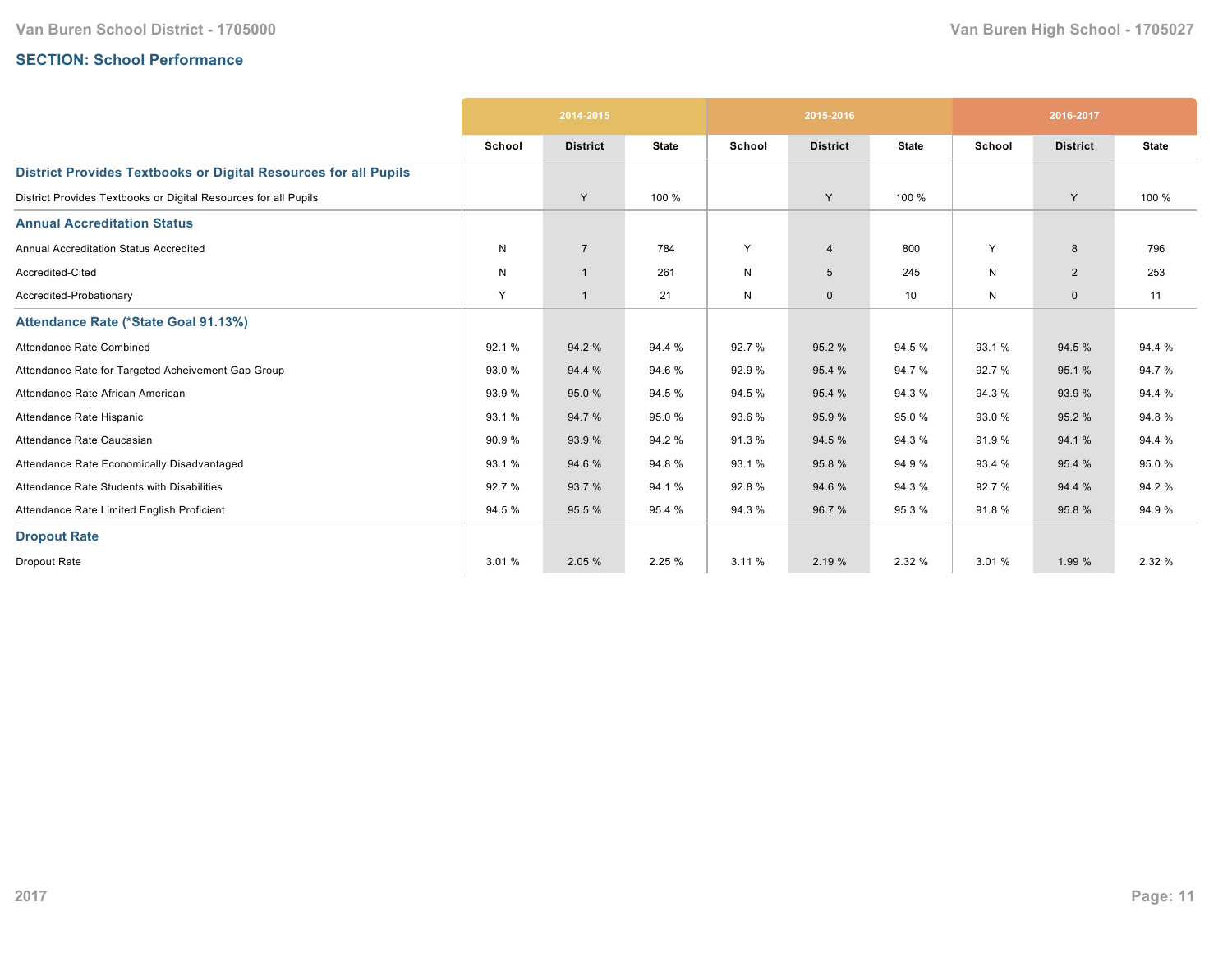## **SECTION: School Performance**

|                                                              | 2014-2015 |                          |                                   |                          | 2015-2016                         |                                          | 2016-2017 |                                   |                                   |
|--------------------------------------------------------------|-----------|--------------------------|-----------------------------------|--------------------------|-----------------------------------|------------------------------------------|-----------|-----------------------------------|-----------------------------------|
|                                                              | School    | <b>District</b>          | <b>State</b>                      | School                   | <b>District</b>                   | <b>State</b>                             | School    | <b>District</b>                   | <b>State</b>                      |
| <b>Four-Year Graduation Rate</b>                             |           |                          |                                   |                          |                                   |                                          |           |                                   |                                   |
| Four-Year Graduation Rate Combined                           | 84.2%     | 84.2 %                   | 84.9%                             | 87.6%                    | 87.6%                             | 87.0%                                    | 89.7%     | 89.8%                             | 88.0%                             |
| Four-Year Graduation Rate for Targeted Acheivement Gap Group | 81.4 %    | 81.4 %                   | 81.9%                             | 84.9%                    | 84.9 %                            | 83.8%                                    | 87.5%     | 87.5 %                            | 84.8%                             |
| Four-Year Graduation Rate African American                   | RV        | <b>RV</b>                | 77.5 %                            | 77.3 %                   | 77.3 %                            | 81.5%                                    | 94.1%     | 94.1%                             | 83.4 %                            |
| Four-Year Graduation Rate Hispanic                           | 89.3%     | 89.3%                    | 84.5%                             | 93.3%                    | 93.3 %                            | 85.7%                                    | 88.6%     | 88.6%                             | 85.7%                             |
| Four-Year Graduation Rate Caucasian                          | 81.3%     | 81.3%                    | 87.4 %                            | 86.7%                    | 86.7%                             | 89.2%                                    | 89.5%     | 89.5 %                            | 90.0%                             |
| Four-Year Graduation Rate Economically Disadvantaged         | 81.0%     | 81.0%                    | 81.7%                             | 84.3%                    | 84.3%                             | 83.8%                                    | 87.2%     | 87.2 %                            | 84.9%                             |
| Four-Year Graduation Rate Students with Disabilities         | 89.7%     | 89.7 %                   | 81.9%                             | 85.7%                    | 85.7%                             | 84.3%                                    | 89.4 %    | 89.6%                             | 83.8%                             |
| Four-Year Graduation Rate Limited English Proficient         | 95.0%     | 95.0 %                   | 85.9%                             | 92.3 %                   | 92.3 %                            | 85.7%                                    | 90.9%     | 90.9%                             | 82.1%                             |
| <b>Five-Year Graduation Rate</b>                             |           |                          |                                   |                          |                                   |                                          |           |                                   |                                   |
| Five-Year Graduation Rate Combined                           | $---$     | $\hspace{0.05cm} \cdots$ | $---$                             | $---$                    | $\hspace{0.05cm} \ldots$          | $\hspace{0.05cm}---\hspace{0.05cm}$      | 88.6%     | 88.6%                             | 87.4 %                            |
| Five-Year Graduation Rate for Targeted Acheivement Gap Group | ---       | ---                      | $\hspace{0.05cm} \ldots$          | $\hspace{0.05cm} \ldots$ | $\hspace{0.05cm} \ldots$          | ---                                      | 85.4 %    | 85.4 %                            | 84.4 %                            |
| Five-Year Graduation Rate African American                   | $---$     | $---$                    | $\hspace{0.05cm} \ldots$          | $---$                    | ---                               | $\overline{\phantom{a}}$                 | 81.8%     | 81.8%                             | 82.1%                             |
| Five-Year Graduation Rate Hispanic                           | ---       | $---$                    | $\hspace{0.05cm} \dashrightarrow$ | $\hspace{0.05cm} \ldots$ | $\hspace{0.05cm} \dashrightarrow$ | ---                                      | 92.6%     | 92.6%                             | 86.4 %                            |
| Five-Year Graduation Rate Caucasian                          | ---       | ---                      | $\hspace{0.05cm} \ldots$          | ---                      | ---                               | $\hspace{0.05cm}---\hspace{0.05cm}$      | 88.3%     | 88.3%                             | 89.4 %                            |
| Five-Year Graduation Rate Economically Disadvantaged         | ---       | $\hspace{0.05cm} \cdots$ | $\hspace{0.05cm} \ldots$          | ---                      | $---$                             | ---                                      | 85.0%     | 85.0%                             | 84.3%                             |
| Five-Year Graduation Rate Students with Disabilities         | ---       | $---$                    | $\hspace{0.05cm} \ldots$          | ---                      | ---                               | $\hspace{0.05cm}---\hspace{0.05cm}$      | 83.7%     | 83.7%                             | 84.8%                             |
| Five-Year Graduation Rate Limited English Proficient         | ---       | ---                      | $\hspace{0.05cm} \ldots$          | ---                      | ---                               | $\hspace{0.05cm} \ldots \hspace{0.05cm}$ | 90.3%     | 90.3%                             | 83.9%                             |
| * Grade Inflation Rate (ACT)                                 | 27.30 %   | 27.30 %                  | 32.80 %                           | 33.50 %                  | 33.50 %                           | 36.40 %                                  | ---       | $\hspace{0.05cm} \dashrightarrow$ | $\hspace{0.05cm} \dashrightarrow$ |
| <b>College Remediation Rate</b>                              | 51.4 %    | 51.4 %                   | 54.2 %                            | 53.8%                    | 53.8%                             | 56.9%                                    | 60.7%     | 60.7%                             | 61.8%                             |
| <b>Enrollment</b>                                            |           |                          |                                   |                          |                                   |                                          |           |                                   |                                   |
| October 1 Enrollment                                         | 1,825     | 5,828                    | 476,083                           | 1,865                    | 5,818                             | 476,049                                  | 1,364     | 5,817                             | 477,268                           |

 $*$  Grade Inflation (Arkansas Code Annotated § 6-15-421) was repealed by the 91st General Assembly in 2017.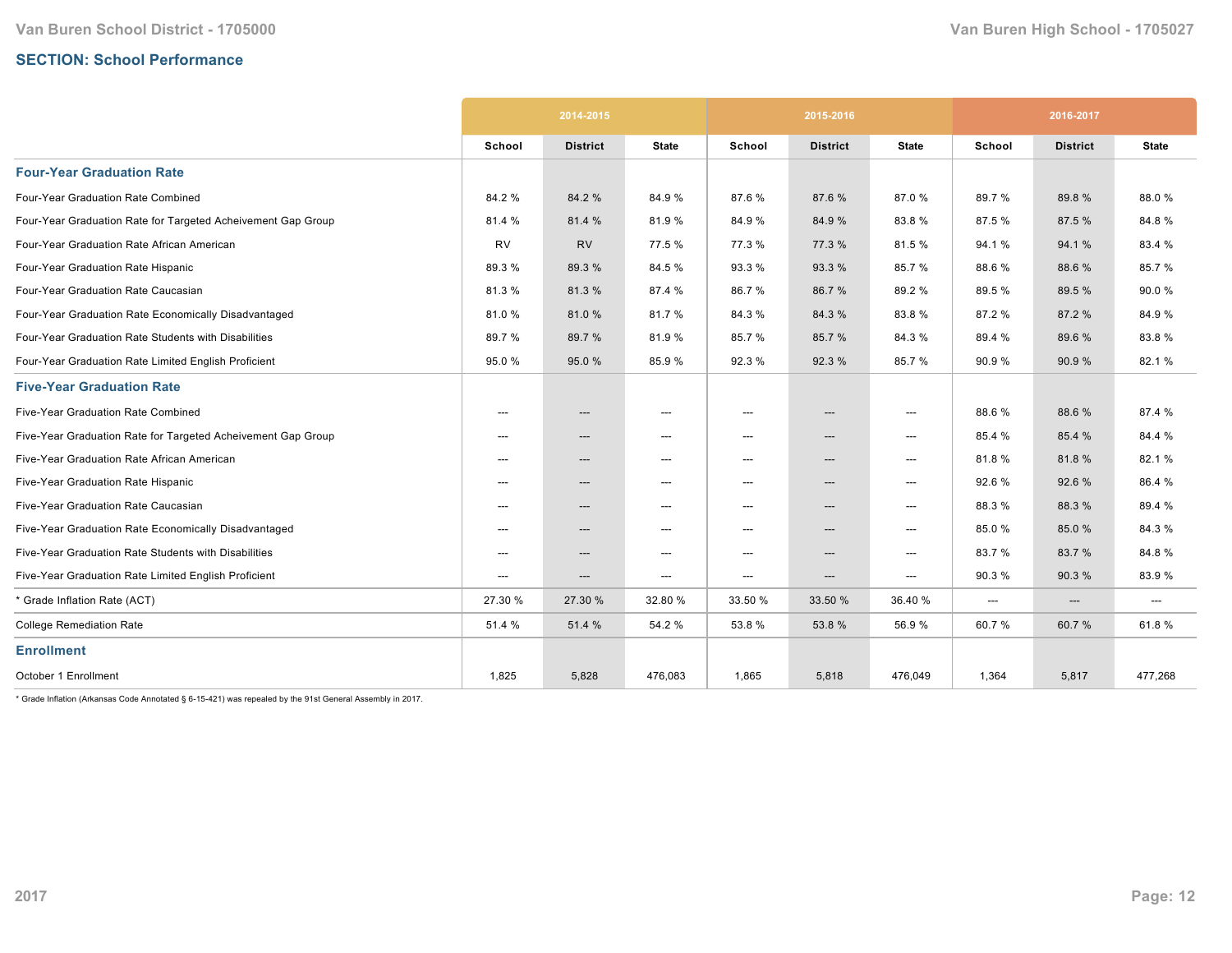## **SECTION: School Environment**

|                                                      | 2014-2015 |                 |              | 2015-2016 |                 |              | 2016-2017    |                 |              |
|------------------------------------------------------|-----------|-----------------|--------------|-----------|-----------------|--------------|--------------|-----------------|--------------|
|                                                      | School    | <b>District</b> | <b>State</b> | School    | <b>District</b> | <b>State</b> | School       | <b>District</b> | <b>State</b> |
| Discipline Policies Distributed to Parents           | Υ         | 100 %           | 100 %        | Y         | 100 %           | 100 %        | Y            | 100 %           | 100 %        |
| Discipline Training Provided to Staff                | Υ         | 100 %           | 100 %        | Y         | 100 %           | 100 %        | Y            | 100 %           | 100 %        |
| Parental Involvement Plan Adopted                    | Υ         | 100 %           | 100 %        | Y         | 100 %           | 100 %        | Υ            | 100 %           | 100 %        |
| District Alternative Learning Environment Compliance |           | <b>V</b>        | 93.31 %      |           | Y               | 99.61 %      |              | $\vee$          | 100.00 %     |
| Expulsions                                           | ---       | ---             | 480          | ---       | $---$           | 454          | $---$        |                 | 570          |
| Weapons Incidents                                    | 3         | $\overline{4}$  | 799          | 6         | 9               | 823          | <sub>5</sub> | 13              | 878          |
| Staff Assaults                                       | 3         | 3               | 664          | 3         | $\mathbf{3}$    | 657          | ---          | 3               | 690          |
| <b>Student Assaults</b>                              | 10        | 12              | 2,562        | 9         | 10              | 2,511        |              | 5               | 2,700        |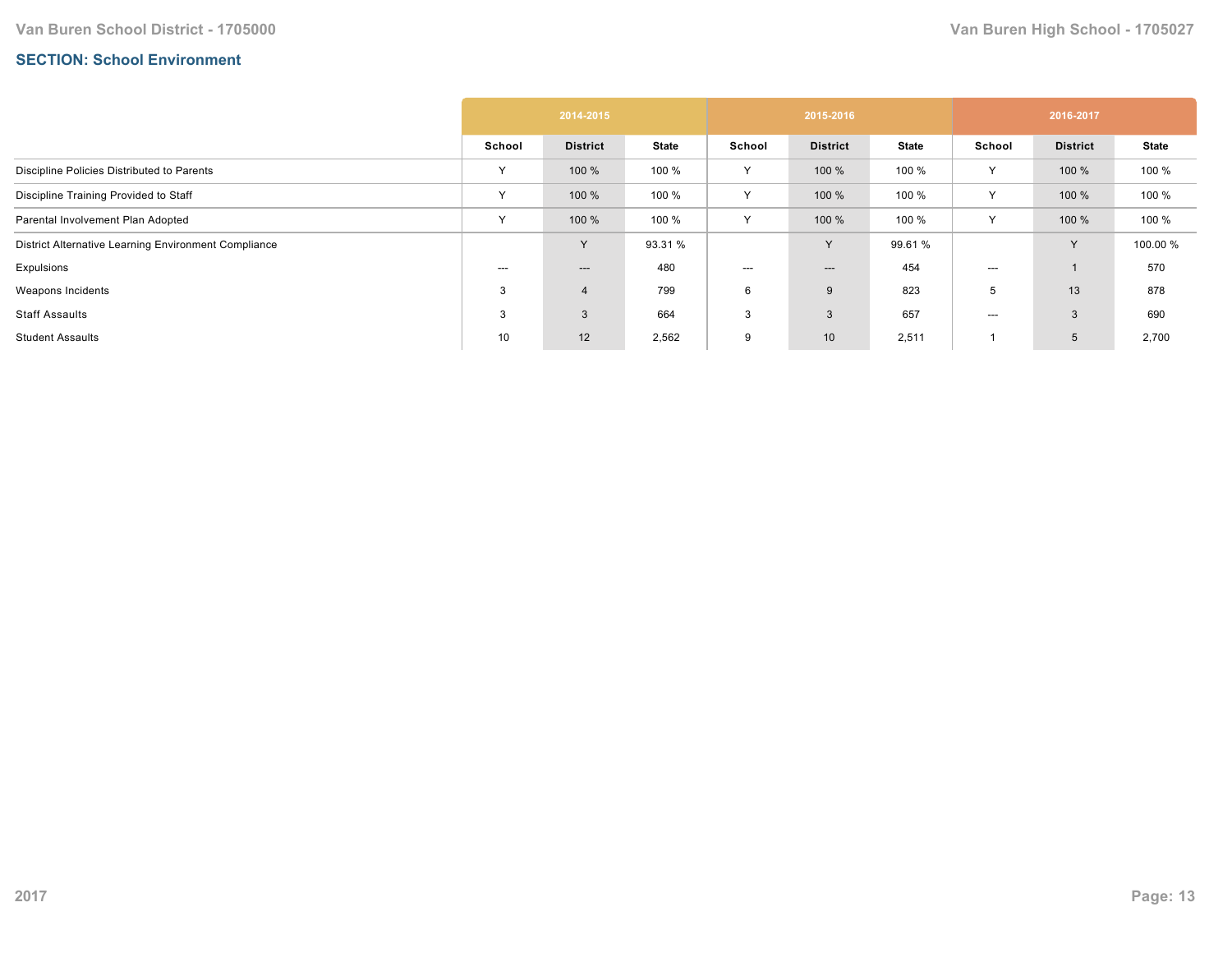# **SECTION: Retention**

|                                         | 2014-2015                |                 |              | 2015-2016              |                 |              | 2016-2017 |                 |              |
|-----------------------------------------|--------------------------|-----------------|--------------|------------------------|-----------------|--------------|-----------|-----------------|--------------|
|                                         | School                   | <b>District</b> | <b>State</b> | School                 | <b>District</b> | <b>State</b> | School    | <b>District</b> | <b>State</b> |
| Number of Students Retained at Grade 1  | $---$                    | 5               | 1,313        | ---                    | 9               | 1,130        | ---       | 5               | 1,106        |
| Percent of Students Retained at Grade 1 | ---                      | 1.00 %          | 3.00 %       | $\qquad \qquad \cdots$ | 2.00 %          | 3.00 %       | ---       | 1.00 %          | 3.00 %       |
| Number of Students Retained at Grade 2  | $\hspace{0.05cm} \ldots$ | $\overline{4}$  | 511          | ---                    | 6               | 486          | ---       | $\overline{2}$  | 398          |
| Percent of Students Retained at Grade 2 | ---                      | 1.00 %          | 1.00 %       | $\qquad \qquad \cdots$ | 1.00 %          | 1.00 %       | ---       | 0.00%           | 1.00 %       |
| Number of Students Retained at Grade 3  | ---                      | 4               | 207          | ---                    | 8               | 196          | ---       | $\mathbf{1}$    | 169          |
| Percent of Students Retained at Grade 3 | $---$                    | 1.00 %          | 1.00 %       | ---                    | 2.00 %          | 1.00 %       | ---       | 0.00%           | 0.00%        |
| Number of Students Retained at Grade 4  | ---                      | $\overline{2}$  | 131          | ---                    | $\overline{7}$  | 114          | ---       | $\mathbf{0}$    | 77           |
| Percent of Students Retained at Grade 4 | ---                      | 0.00%           | 0.00%        | ---                    | 2.00 %          | 0.00%        | ---       | 0.00%           | 0.00%        |
| Number of Students Retained at Grade 5  | ---                      | $\mathbf{1}$    | 108          | ---                    | $\mathbf 0$     | 112          | ---       | $\mathbf{0}$    | 62           |
| Percent of Students Retained at Grade 5 | ---                      | 0.00%           | 0.00%        | ---                    | 0.00%           | 0.00%        | ---       | 0.00%           | 0.00%        |
| Number of Students Retained at Grade 6  | $\hspace{0.05cm} \ldots$ | $\mathbf 0$     | 142          | ---                    | $\mathbf 0$     | 113          | ---       | $\mathbf{0}$    | 116          |
| Percent of Students Retained at Grade 6 | ---                      | 0.00%           | 0.00%        | ---                    | 0.00%           | 0.00%        | ---       | 0.00%           | 0.00%        |
| Number of Students Retained at Grade 7  | ---                      | 1               | 316          | ---                    | 2               | 255          | ---       | $\mathbf{0}$    | 253          |
| Percent of Students Retained at Grade 7 | ---                      | 0.00%           | 1.00 %       | ---                    | 0.00%           | 1.00 %       | ---       | 0.00%           | 1.00 %       |
| Number of Students Retained at Grade 8  | ---                      | $\mathbf 0$     | 395          | ---                    | $\mathbf 0$     | 242          | ---       | $\Omega$        | 230          |
| Percent of Students Retained at Grade 8 | ---                      | 0.00%           | 1.00 %       | ---                    | 0.00%           | 1.00 %       | ---       | 0.00%           | 1.00 %       |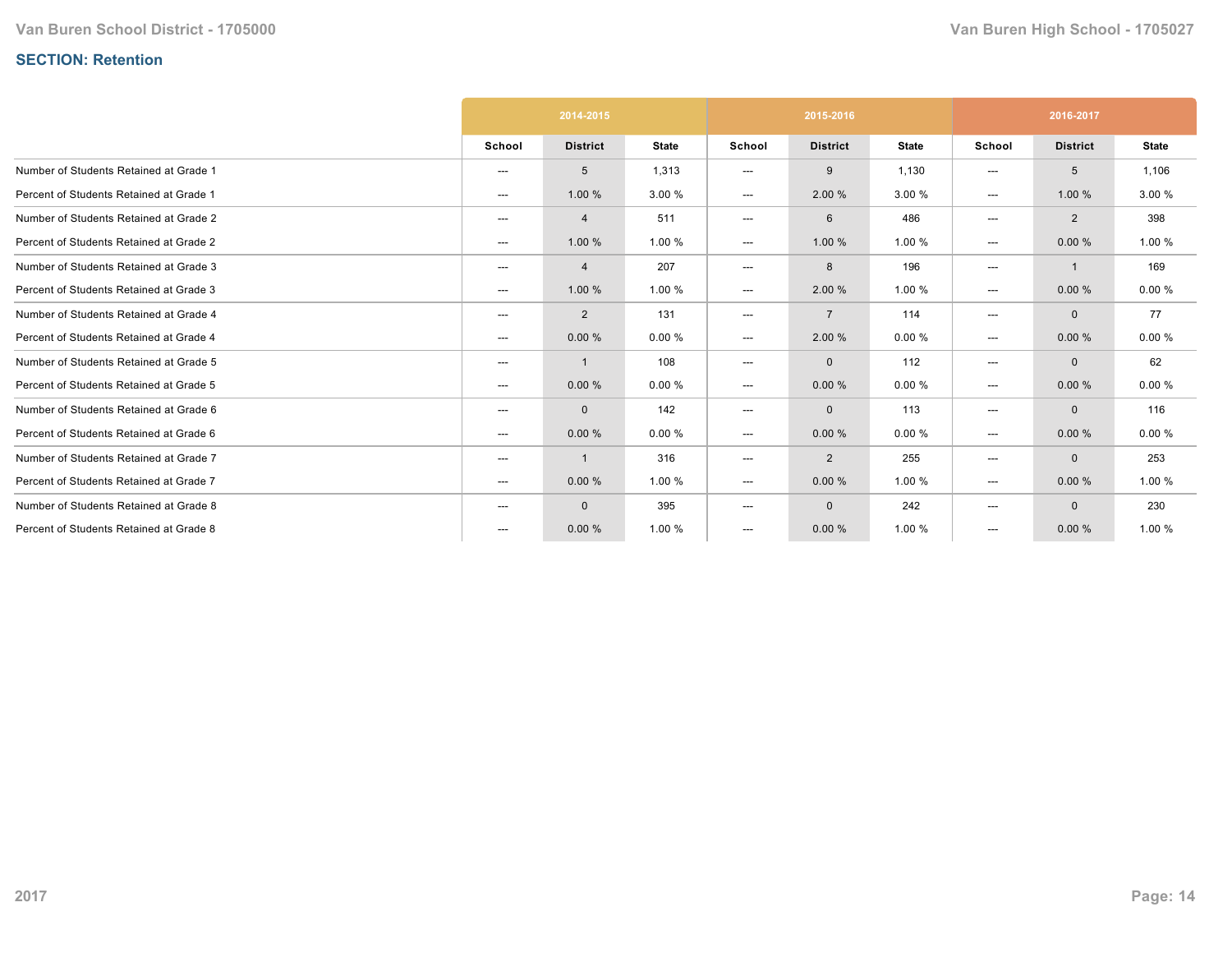# **SECTION: Teacher Quality**

|                                                     | 2014-2015 |                 | 2015-2016    |          |                 | 2016-2017    |                          |                          |                          |
|-----------------------------------------------------|-----------|-----------------|--------------|----------|-----------------|--------------|--------------------------|--------------------------|--------------------------|
|                                                     | School    | <b>District</b> | <b>State</b> | School   | <b>District</b> | <b>State</b> | School                   | <b>District</b>          | <b>State</b>             |
| % Teachers Completely Certified (Licensed)          | 97.9 %    | 99.2 %          | 98.8%        | 100.0%   | 100.0%          | 99.5 %       | 100.0%                   | 100.0%                   | 99.7 %                   |
| % Teachers with Emergency / Provisional Credentials | $0.0 \%$  | 0.0%            | 0.4%         | $0.0 \%$ | $0.0 \%$        | 0.2%         | $0.0 \%$                 | 0.0%                     | 0.1%                     |
| % Teachers with Bachelor's Degree                   | 66.0%     | 78.0%           | 56.0%        | 69.0%    | 80.0%           | 55.0%        | 69.0%                    | 77.0 %                   | 54.0%                    |
| % Teachers with Master's Degree                     | 33.0 %    | 22.0 %          | 41.0%        | 27.0 %   | 19.0 %          | 41.0%        | 29.0 %                   | 22.0 %                   | 42.0%                    |
| % Teachers with Advanced Degree                     | 1.0%      | $0.0 \%$        | 1.0%         | 4.0%     | 1.0%            | 1.0%         | 2.0%                     | 1.0%                     | 1.0%                     |
| <b>HQ Teachers in High Poverty Schools</b>          |           |                 |              |          |                 |              |                          |                          |                          |
| % Core Academic Classes not Taught by HQ Teachers   | $0.0 \%$  | 0.0%            | 1.4%         | $0.0 \%$ | $0.0 \%$        | 2.0%         | ---                      | $\hspace{0.05cm} \ldots$ |                          |
| <b>HQ Teachers in Low Poverty Schools</b>           |           |                 |              |          |                 |              |                          |                          |                          |
| % Core Academic Classes not Taught by HQ Teachers   | $0.0 \%$  | 0.0%            | 0.7%         | $0.0 \%$ | $0.0 \%$        | 0.7%         | $\hspace{0.05cm} \ldots$ | $---$                    | ---                      |
| <b>HQ Teachers Aggregate of All Economic Levels</b> |           |                 |              |          |                 |              |                          |                          |                          |
| % Core Academic Classes not Taught by HQ Teachers   | $0.0 \%$  | $0.0 \%$        | 0.9%         | $0.0 \%$ | $0.0 \%$        | 1.2%         | ---                      | $\hspace{0.05cm} \cdots$ | $\hspace{0.05cm} \ldots$ |
| <b>School Board Members</b>                         |           |                 |              |          |                 |              |                          | <b>Hours of Training</b> |                          |
| Kevin Bell                                          |           |                 |              |          |                 |              |                          | 14.00                    |                          |
| Christy Mayo                                        |           |                 |              |          |                 |              |                          | 17.00                    |                          |
| <b>Candice Settle-Beshears</b>                      |           |                 |              |          |                 |              |                          | 6.00                     |                          |
| Carman Young                                        |           |                 |              |          |                 |              |                          | 16.00                    |                          |
| Theresa Bell                                        |           |                 |              |          |                 |              |                          | 3.00                     |                          |
| J.R. Mcphate                                        |           |                 |              |          |                 |              |                          | 3.00                     |                          |
| Lance Lanier                                        |           |                 |              |          |                 |              |                          | 17.00                    |                          |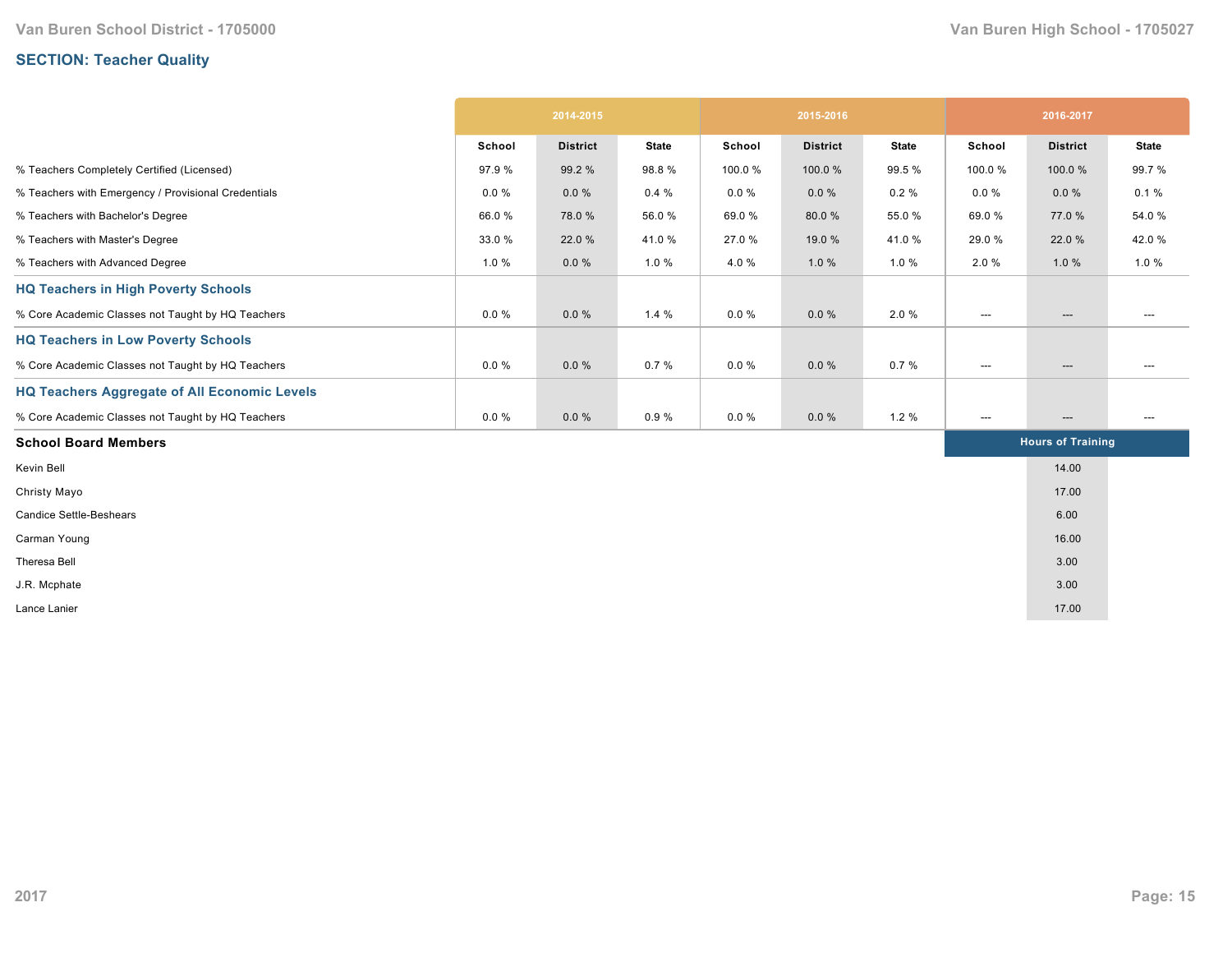#### **SECTION: School Choice**

|        | 2014-2015       |              |        | 2015-2016       |              |        | 2016-2017       |              |
|--------|-----------------|--------------|--------|-----------------|--------------|--------|-----------------|--------------|
| School | <b>District</b> | <b>State</b> | School | <b>District</b> | <b>State</b> | School | <b>District</b> | <b>State</b> |
| 3.12%  | 2.54%           | 2.59 %       | 3.06%  | 2.54%           | 2.76 %       | 3.15%  | 2.58%           | 2.88 %       |

Percent of Students School Choice